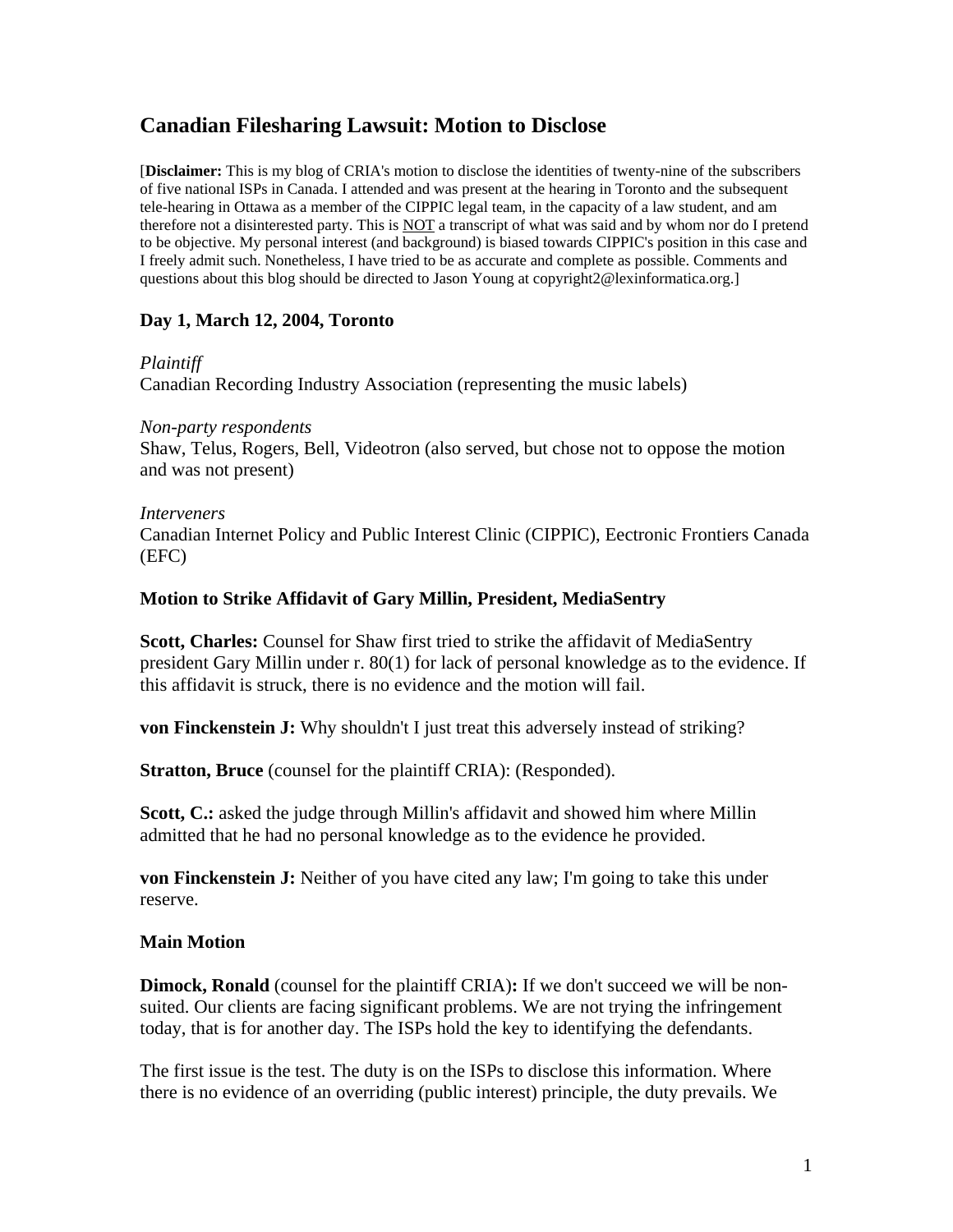only need to show a *prima facie* or *bona fide* case. It is sufficient for the purposes of this motion at this stage to merely show an arguable case.

On the matter of privacy, the issue has been raised by the interveners and some of the ISPs. The users had clear expectations that their privacy is not sacrosanct. There is a clear expectation that their information can be disclosed in certain circumstances. There is no circumscription of these activities by the *Charter of Rights and Freedoms* (the "*Charter*") or by *Personal Information Protection and Electronic Documents Act* ("PIPEDA"). The data (we are seeking) is in some cases somewhat dated, but other organizations (i.e. law enforcement) regularly seek and gain access to the kind of information we are seeking here. This is not a novel practice.

## The Test to be Followed

A person who becomes involved in the tortious/wrongful acts of another has a duty to disclose the identity of the wrongdoer. ISPs are under a duty to do so here. In *Norwich Pharmacal*, [1973] 3 WLR 164 (H.L.), a patent infringement case before the English House of Lords, the Lords found that the defendant patent commissioners were required to assist the patent holders by disclosing the names and addresses of alleged infringing importers. In *Glaxo Wellcome* v. *Minister of National Revenue*, (1998) [81 C.P.R. \(3d\)](http://ql.quicklaw.com/servlet/qlwbic.qlwbi?qlsid=C1ZfurbJMHnkJMHx&qlcid=00003&qlvrb=QL002&UGET=Q0325755,CPR%20)  [372](http://ql.quicklaw.com/servlet/qlwbic.qlwbi?qlsid=C1ZfurbJMHnkJMHx&qlcid=00003&qlvrb=QL002&UGET=Q0325755,CPR%20) (F.C.A.), the Federal Court of Appeal adopted the Norwich principles in deciding that Revenue Canada was required to identify importers of patent infringing chemicals to the Canadian patent holders. The four Norwich principles are as follows:

- 1. The claim must be *bona fide*.
- 2. There must be a relationship between the parties, i.e. not mere witness or disinterested bystander, the person must be in some way involved with the wrongdoing.
- 3. The person from whom discovery is sought must be the only practical source of information available to the appellants.
- 4. Presumptive obligation to disclose "unless there is some consideration of public policy" mitigating against disclosure.

**von Finckenstein J**: Are you proceeding under rule 233, 238 or an equitable bill of discovery? [**Ed.:** The order only mentioned the rules, but the argument on the test was the equitable bill].

**Dimock, R.:** The equitable bill is an underlying duty which can be applied to r. 233 and 238.

(Turning to the test) In *Glaxo*, Stone J. tied *bona fide* to 'frivolous'. We need to prove only an arguable case and that it is not frivolous or vexatious.

**von Finckenstein J:** I haven't seen any evidence as to why you didn't seek disclosure from KaZaa.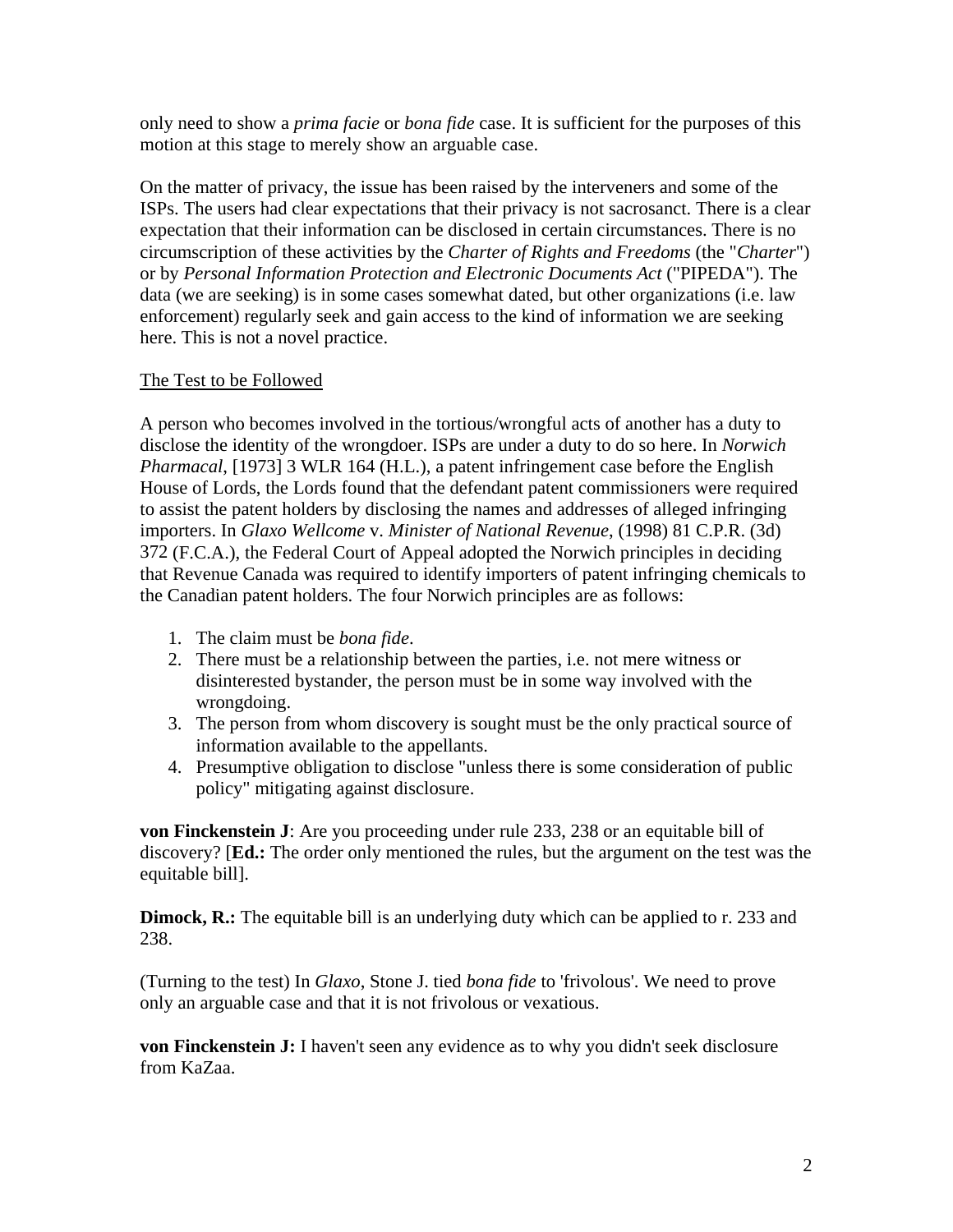**Dimock, R.:** I cross examined Shrimpton (Telus technical support) yesterday and his testimony related only to KaZaa Plus (a subscription-based service of KaZaa). We can't get the evidence from KaZaa.

**von Finckenstein J:** Isn't it up to you to establish that?

**Watson, Joel** (counsel for Telus)**:** Rather than paraphrasing Shrimpton's evidence, take us to it in the affidavit. The precondition to seeking relief is that the plaintiff must take us to the evidence.

**von Finckenstein J:** Yes, take us to the affidavit.

**Dimock, R.:** I will at the appropriate juncture. [**Ed.:** Dimock then briefly discussed – and dismissed – the public policy override as the final Norwich principle]

(Turning to *Straka* v. *Humber River Regional Hospital*, (2000) 51 O.R. (3d) 1). We are not seeking full information, but the bill of discovery does provide for it (at para. 45)

"It should be noted that disclosure of the wrongdoer's identity is not enough; the obligation extends to giving full information."

[**Ed.:** Referred to the Norwich principle article as saying that although Norwich and Glaxo dealt with patent infringement, the principles can be extended to other situations. *See* K. LaRoche & G.J. Pratte, "The Norwich Pharmacal Principle and Its Utility in Intellectual Property Litigation" (2001) 24 Advocates Quarterly 301 at 311.

Rule 233 deals with documents, while r. 238 allows for third party exam for discovery. It can be done orally or in writing (questions or affidavits). This motion seeks to have an affidavit provided by the respondent ISPs, as the least burdensome method [**Ed.:** Rogers and Bell later argued that affidavits would not be the least burdensome method]

We submit that the ISPs do have this information. We tried to seek it through an informal process, but the ISPs would have none of it, which led us here today. It would be unfair to not allow the plaintiff's discovery here. I'll deal with the expense issue later.

The principle of the duty to identify the wrongdoer can be invoked in this court in a John Doe action or in another action against the third party ISP by way of bill of discovery. It's a matter of process, but the same duty applies.

This motion is not a novel proceeding, contrary to the submissions of some of the ISPs.

*Irwin Toy*, [2000] O.J. No. 3318 (Sup. Ct.) was brought pursuant to Ontario Rules 30.10 and 31.10 but I would submit that they correspond to federal rules 233 and 238. These rules allow for discovery of documents and information, such as what the ISPs are in possession of and we seek here. *Irwin Toy* dealt with defamation, but the principles also apply here.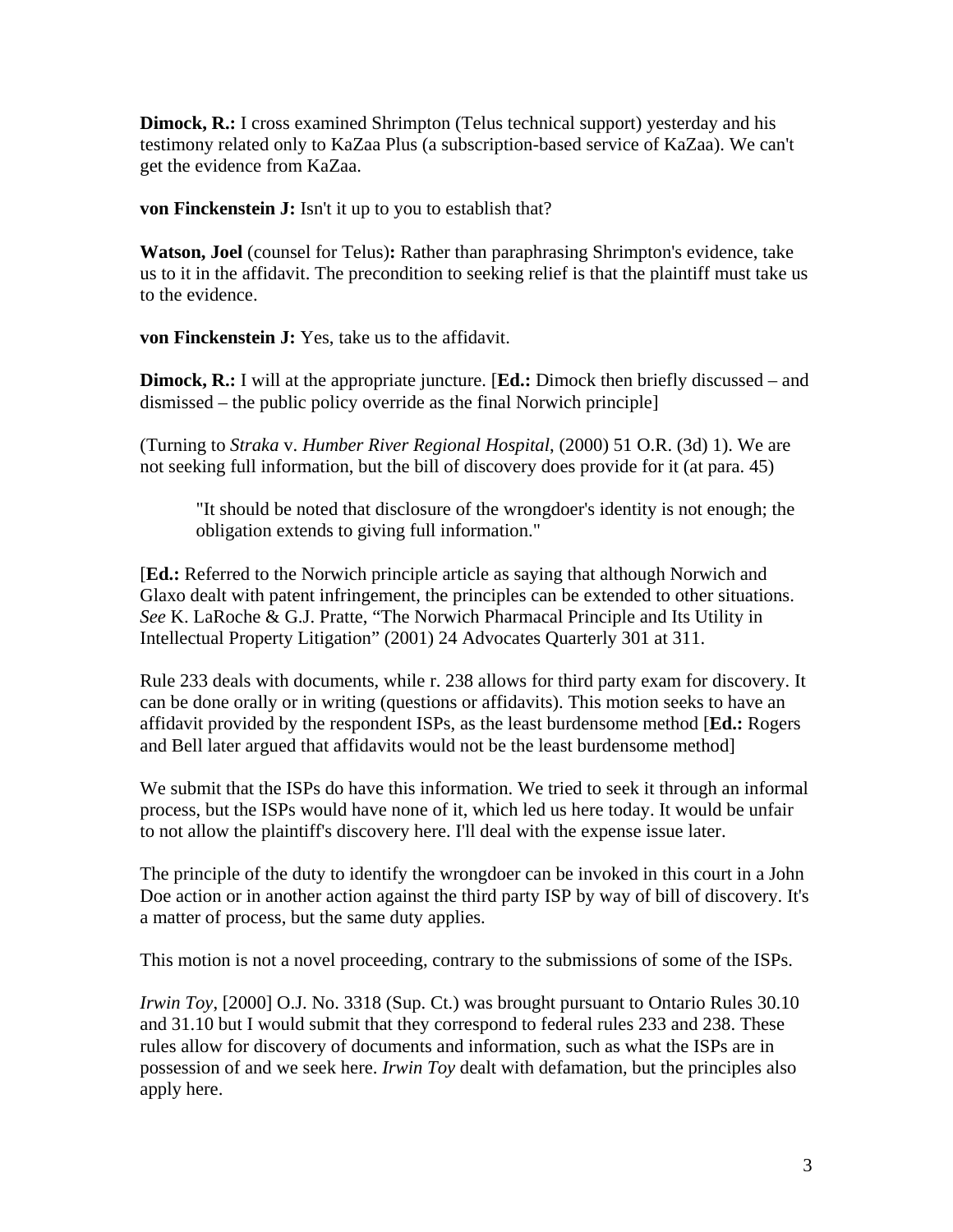CIPPIC makes the argument that this motion is analogous to the high threshold to be met in an application for Anton Piller orders, but we don't think it's the same thing. This is an interlocutory injunction and all we need to show is a prima facie case. The ISPs/interveners have not raised any issues that would militate against this.

[10:42 A.M., court took a short recess]

**Dimock, R:** I'm going to deal with privacy, which the interveners have raised.

First, this is purely a private matter and the *Charter* does not apply. In *Hill* v. *Church of Scientology of Toronto*, [1995] 2 S.C.R. 1130, the Supreme Court found that private parties do not owe each other constitutional obligations unless the common law is inconsistent with *Charter* values. In *R*. v. *Fegan*, 13 O.R. (3d) 88 (C.A.) the court found:

While it is unnecessary to dispose of this appeal, I must say that I find offensive the concept that a person who is misusing his telephone to invade, in a most intrusive way, the privacy of other subscribers to the same utility service can set up his constitutional right to privacy as a bar to the efforts of the utility to identify him. As the evidence discloses, there are contractual provisions between Bell Canada and all its subscribers prohibiting just this type of activity, and I would find it most strange if a party in wilful breach of his contract could successfully invoke the protection of s. 8 of the *Charter* to challenge his identification by the utility. To consider the actions of Bell Canada in this instance as being subject to Charter limitations would result, to borrow from the language of Krever J.A. in a similar context in *R.* v. *Shafie* (1989), 47 C.C.C. (3d) 27 at p. 34, 68 C.R. (3d) 259 (C.A.), "in the judicialization of private relationships beyond the point that society would tolerate". On the same theme, La Forest J., in *McKinney* v. *University of Guelph* , [1990] 3 S.C.R. 229 at pp. 262-63, 2 C.R.R. (2d) 1, stated:

To open up all private and public action to judicial review could strangle the operation of society and, as put by counsel for the universities, "diminish the area of freedom within which individuals can act". In Re *Bhindi* and *British Columbia Projectionists* (1986), 29 D.L.R. (4th) 47, Nemetz C.J., speaking for the majority of the British Columbia Court of Appeal, made it clear that such an approach could seriously interfere with freedom of contract. It would mean reopening whole areas of settled law in several domains. For example, as has been stated: "In cases involving arrests, detentions, searches and the like, to apply the Charter to purely private action would be tantamount to setting up an alternative tort system".

[**Ed.:** *But see Dagenais* v. *CBC*, [1994] 3 S.C.R. 835 "Discretion conferred by a common law rule must be exercised within the boundaries set by the *Charter*; exceeding these boundaries results in a reversible error of law. The traditional common law rule governing publication bans – that there be a real and substantial risk of interference with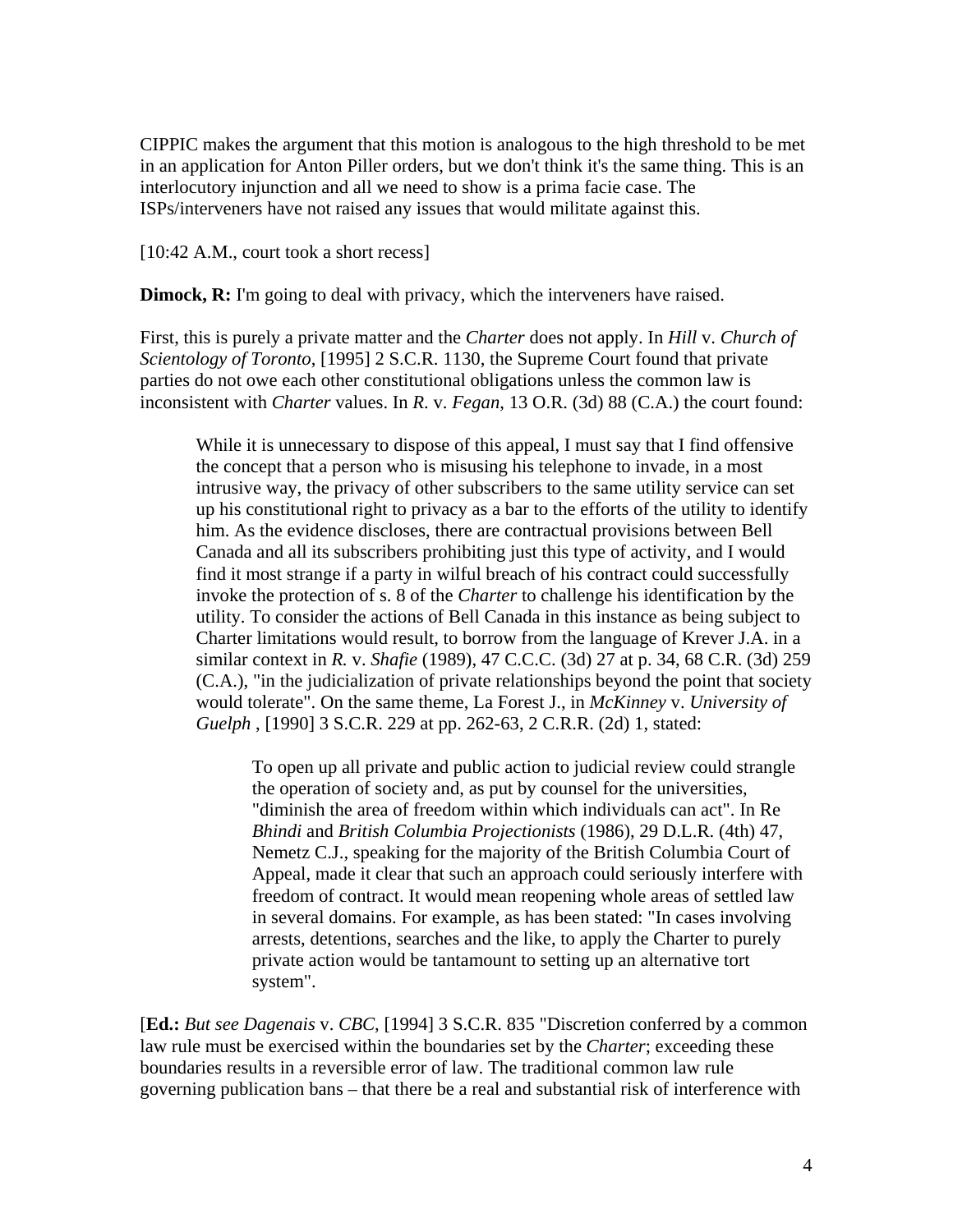the right to a fair trial – emphasized the right to a fair trial over the free expression interests of those affected by the ban and, in the context of post-*Charter* Canadian society, does not provide sufficient protection for freedom of expression. When two protected rights come into conflict, *Charter* principles require a balance to be achieved that fully respects the importance of both rights. A hierarchical approach to rights must be avoided, both when interpreting the Charter and when developing the common law. The common law rule governing publication bans must thus be reformulated in a manner that reflects the principles of the *Charter* and, in particular, the equal status given by the *Charter* to ss. 2(b) and 11(d)."

**Dimock, R.:** Turning to PIPEDA, it is clear that an organization can disclose personal information in the event of compliance with the order of a court, etc. (s. 7.3(c)). ISPs do need not obtain consent or even give notice to disclose the personal information of their subscribers pursuant to a court order. The federal Privacy Commissioner has concluded this in several instances, which I won't go into here, save for one: decision #96, which interprets the s. 7.3(c) exception in this manner.

The ISP terms of service (referring to Telus user agreement) prohibits users from engaging in, *inter alia*, copyright infringement. It's the same with Shaw's user agreement. Users have no expectation of privacy with regards to activity which is in breach of their ISPs user agreement, particularly if it is unlawful.

My last point on privacy. The test set here  $-$  as suggested by CIPPIC  $-$  will not have precedential implications. I want to refer specifically to paragraph 21 of CIPPIC's memorandum. [**Ed.:** Dimock made big hay of this paragraph as suggesting that CIPPIC agreed that the plaintiff's only needed to put forth more than mere allegations. When read in context, this was not suggested.] We are not simply putting forth *mere allegations*, we have evidence.

In passing reference to the privilege argument in the EFC submission, I am not aware of any case which treats the relationship between ISPs and their subscribers as privileged.

### Copyright Arguments

**Stratton, Bruce:** (Gave brief explanation of how KaZaa works)

**von Finckenstein J.:** Do requests for files go from the requesting peer to the receiving peer directly or is there an intermediary?

**Stratton, B.:** It is direct. [**Ed.:** If it is direct, then no 'uploading' is occurring, *see R.* v. *McNiven*, [1943 81 C.C.C. 166 (Sask. K.B.) citing *Marino & Yipp* v. *The King*, [1931], 4 D.L.R. 530 (S.C.C.), *R. v. Pecciarich,* (1995) 22 O.R. 3rd, 748, *R. v. J.P.M*, [1996] N.S.J. No. 124 (N.S.C.A.).]

**von Finckenstein J.:** What does KaZaa provide other than the software?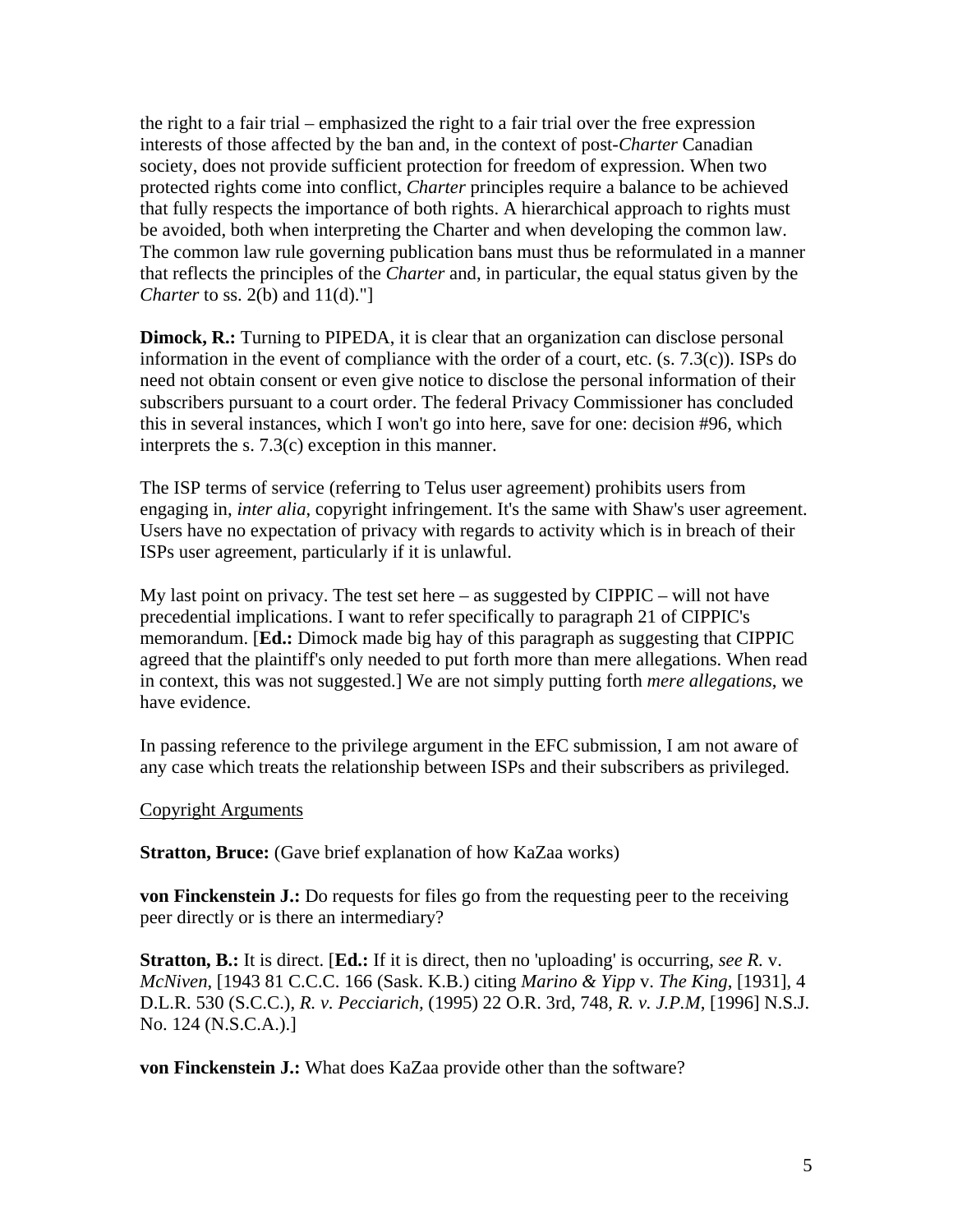**Stratton, B.:** The client software and advertisements, etc.

A KaZaa user has to do multiple things in order to "make available" the protected works, i.e. install the client application, place files in a shared directory, etc. (*see* para. 27 of Millin affidavit, discussing that a copy of a sound file is created). [**Ed.:** The problem with the placement argument is that the act of downloading is the same act as placing the files in the shared folder and downloading is legal. Moreover, if you are ripping songs from CDs this too is legal under s. 80 and yet a later installation of a KaZaa-type application may search for and share these music file formats by default, without the user's knowledge.]

**von Finckenstein J.:** I understand the process, but this is on the assumption that the user has not blocked the shared files.

**Stratton, B.:** Evidence shows that all of the 29 shared files in this case. [**Ed.:** But the record doesn't show that there is even a presumption of infringement – Millin can't even differentiate dummy files from real ones and, as far as we know, he didn't even try to ascertain this. Besides, there is no 'making available' right in Canada. To establish infringement, the plaintiffs will need to prove distribution, communication to the public, or reproduction for the *purpose* of trade.]

**Stratton, B.:** I don't know what the evidence is about what KaZaa knows about the pseudonyms.

**von Finckenstein J.:** What does a pseudonym actually identify, i.e. does it identify the individual for the purpose of 'uploading' and 'downloading'?

**Stratton, B.:** (referring to the Millin cross-examination, para. 90) We cannot use pseudonyms for the information that we are seeking in this motion. There is no public source for the information we are seeking. [**Ed.:** But you haven't even attempted to ascertain information from KaZaa, a party with a less remote relationship to the defendants given the third Norwich principle.]

**Stratton, B.:** (referring to Shrimpton affidavit, para. 14) This is the only evidence on the record suggesting that the information sought here is available else, but it only refers to KaZaa Plus.

**Stratton, B:** (Went through a sometimes tortured explanation of the KaZaa client, at one point suggesting – in response to a question from the judge – that you could search for all a user's files by typing in the username assigned to that user.) [**Ed.** This is technically incorrect.]

**Dimock, R.:** I just want to make a correction; apparently, two of the 29 were using iMesh and not KaZaa.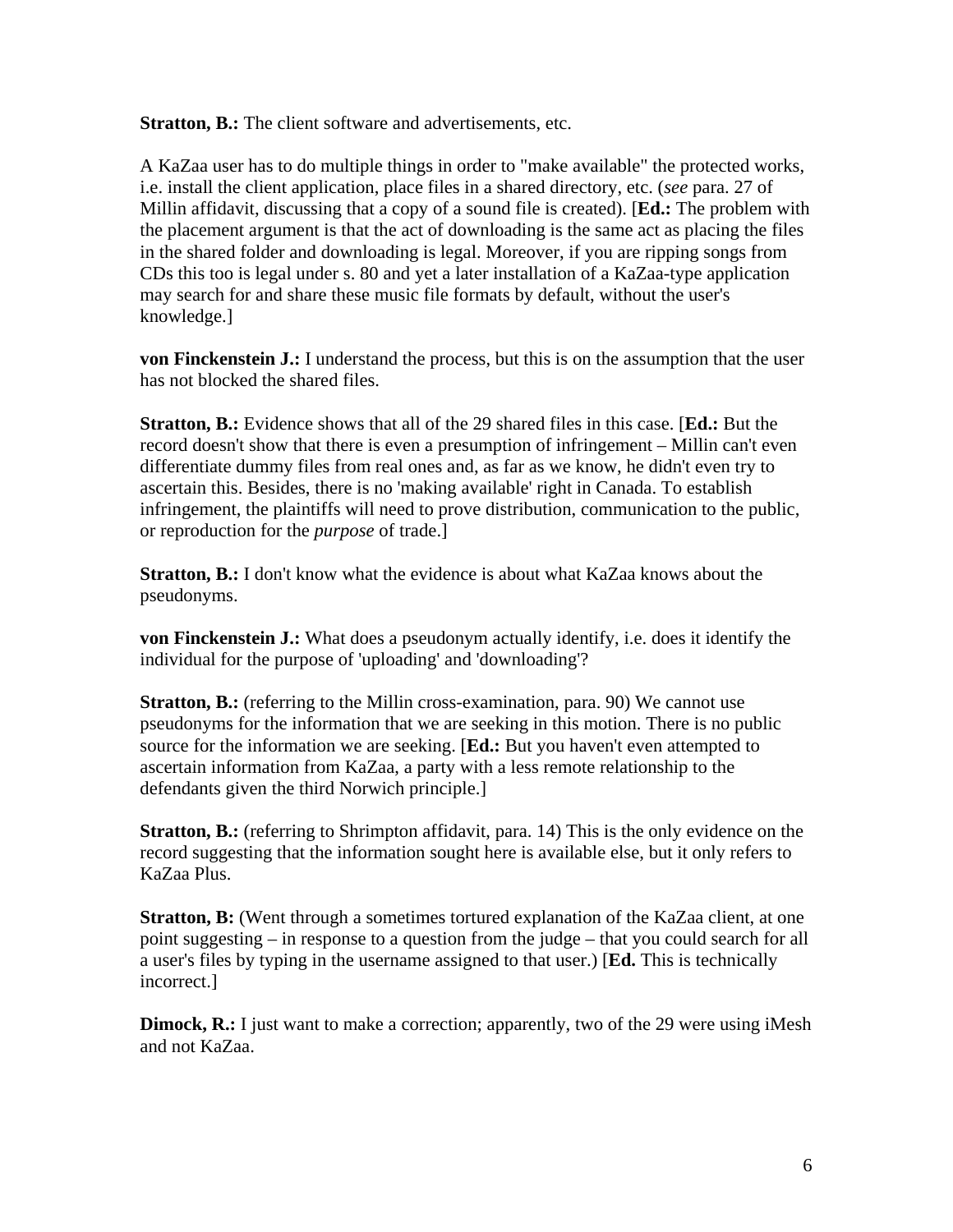**von Finckenstein J:** I am quite concerned about the fact that there was no evidence on the record to explain how the KaZaa usernames were connected to a given IP.

**Stratton, B.:** The ISPs have the information to connect the IPs associated with KaZaa usernames to individuals and they have done this before in response to other types of requests (referred to the Pultz cross-examination which suggests that Shaw does this regularly for other organizations).

**Scott, C**. (objecting): I would like counsel to refer to more in-depth answers that were provided as supplements to the Pultz cross-examination, specifically questions #4 and #5.

*Question #5:* The Cable Modem Termination System (CMTS) technologies in use by Shaw and used by Shaw in the past do not log or retain information relating cable modem serial numbers and DHCP information (including IP address and MAC address of Internet device acting as a DHCP client) beyond a real-time basis in volatile memory. Information relating cable modem serial numbers, IP addresses and MAC addresses of Internet devices is available in a real-time basis, and some CMTS technologies will maintain this information for short periods following an Internet device becoming inactive. Some CMTS technologies maintain real-time information regarding cable modems, IP addresses, and MAC addresses which may provide information on cable modem serial numbers, IP addresses, and MAC addresses accurate for approximately the last 24 hours (one half of the standard DHCP lease period). The CMTS devices currently have no capability for logging of historical data relating to cable modem serial, IP address and MAC address for any of the CMTS technologies in use by Shaw. As a result, the CMTS devices used by Shaw provide no reliable way, even from on-line inquiries, to determine an historical association of an IP Address to a cable modem serial number.

[**Ed.:** In plain language, Shaw may be able to respond to realtime requests, but not to ones seeking historical data because it's simply not there.]

**Stratton, B.:** There is an attack on the ownership of the copyrights [**Ed.:** Typically in copyright infringement cases, the owners submit registration certificates or other proof of ownership, the plaintiffs did not do so here].

**Stratton, B.:** (Referring to *Lumonic Research* v. *Gould et al*., (1983) 70 C.P.R. (2d) 11 (F.C.A.)) The evidence is that there is no authorization for the exclusive right of reproduction to copy of a sound file into the shared directory.

**von Finckenstein J:** What about CIPPIC's submission that took issue for that?

**Stratton, B.:** That's a s. 80 issue. There is a purpose requirement: it must be for private use only and it's hard to imagine a more public place than a shared directory on a computer. To put something on the Internet, is the complete obverse of private. [**Ed.:** This is a flawed argument. Since there is no "making available" right in Canada, placing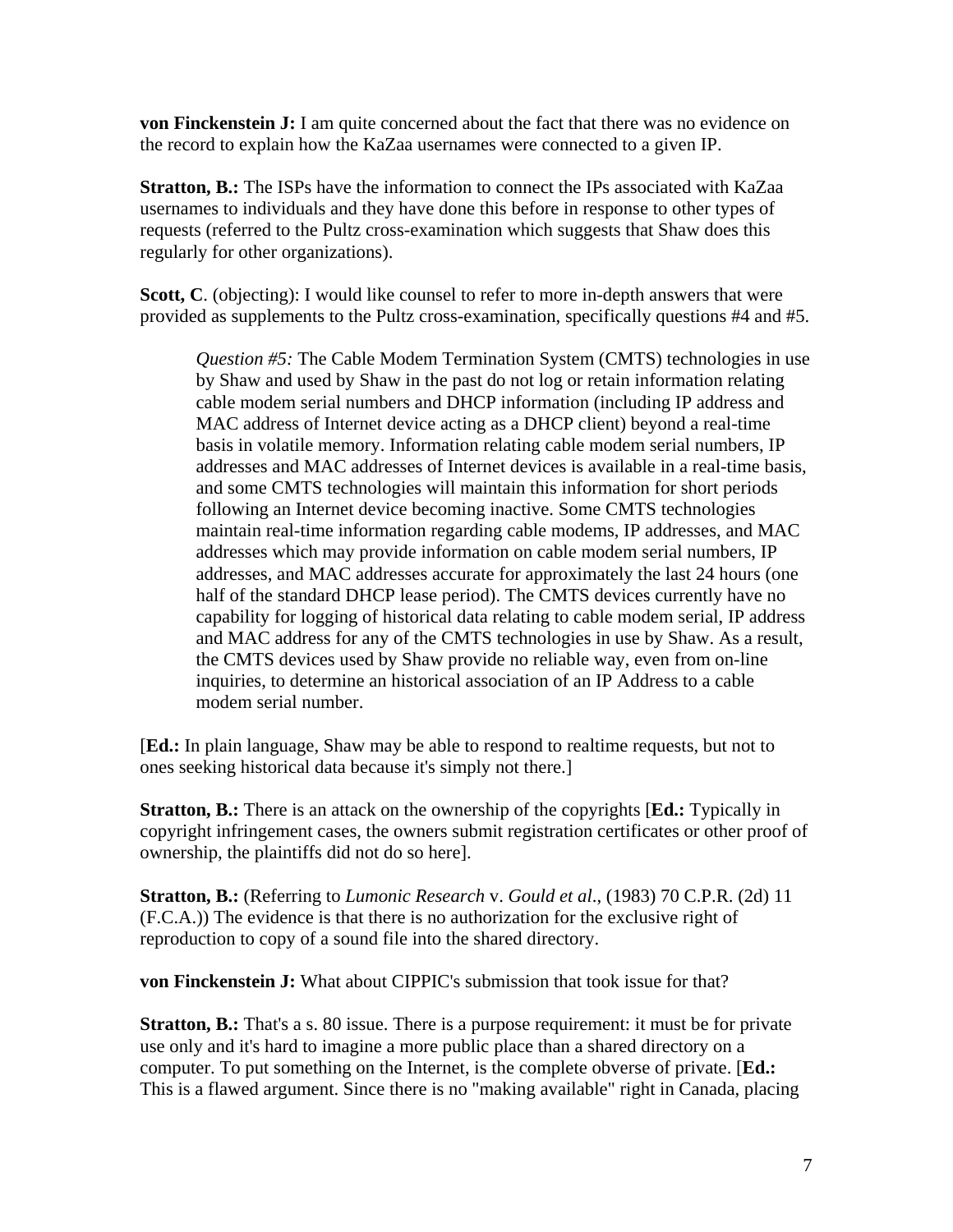something in a shared folder does not authorize its unlawful use. *CCH* v. *LSUC* overturns the Copyright Board's interpretation of authorization on this point. Also, the lack of an intermediary in the shared folder example contrasts starkly with cases of Internet-based distribution in which a work is first uploaded to a third-party (in fact, it is this first act which would be the initial infringement).

**Stratton, B.:** Section 80(2) encloses a limitation on use, such as where the purpose is for trade.

**von Finckenstein J:** What about communication to the public or distribution?

**Stratton, B.:** By using file-sharing applications, you are engaging in communication. [**Ed.:** This argument is also flawed. There is no practicable way to "send" a file, by request or otherwise, from within a P2P application to another, rather you can only request files using P2P programs at issue in this case.]

**Stratton, B.:** I refer the court to the definition of authorization "sanction, approve and countenance" in the recent Supreme Court case of *CCH* v. *LSUC*. I would also refer to Tariff 22 (Copyright Bd.), which states that by providing the equipment a user could be deemed to authorize. [**Ed.:** This is clearly inconsistent with *CCH* v. *LSUC*.]

## **[Court recessed for lunch break, returning at 1:30 PM]**

[**Ed.:** Plaintiffs took an hour longer than they had asked for to get through their submission, so the issue of timing came up after lunch. CIPPIC requested an hour and the judge suggested that CIPPIC should only deal with the issues that spoke for the unnamed defendants and that the ISPs could deal with copyright. He suggested this case was not a seminal one and that it was merely about a motion for discovery.]

**Dimock, R.:** (Dealing with the particulars of the order sought) The plaintiffs seek to examine on affidavit and not to have to call witnesses – we are seeking to simplify the process.

## **SHAW**

**Scott, Charles:** The information being sought is *prima facie* protected by contract, statute and public policy. In the extraordinary situation, if the court is going to order disclosure, than it should do so only if it is consonant with the rules of court. The court should first ask several key questions: whether a strong case has been made; whether the underlying case is strong; whether the information obtained by this extraordinary process will be reliable and not speculative; and, if an order is to be made, it should be limited in scope to that which the supplier of the information can supply reliablely. The information must not be speculative; it must be conclusive; and, the supplier should be indemnified for all costs and liabilities. This case does not meet those criteria.

I have three points to make.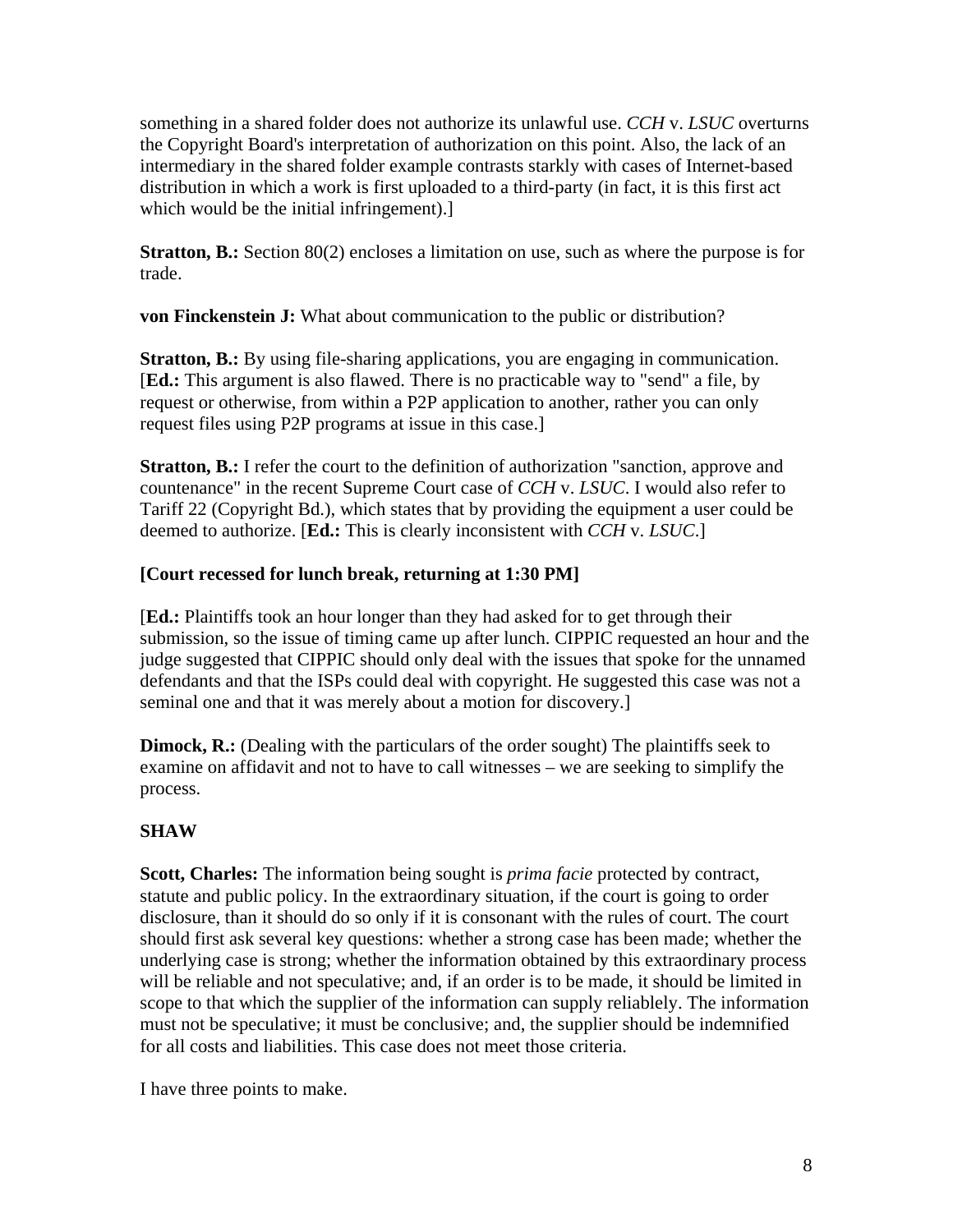## 1. Are there policy, statutory and contractual constraints?

There is no disagreement that the information sought is not personal and as such required by statute and otherwise to be protected. The *ex parte* nature of this motion heightens the test, since the defendants cannot be here to defend their interests.

**von Finckenstein J:** Why is the proclivity/probability of settlement a concern?

Scott, C.: The plaintiff's parent organization, the RIAA, has threatened users in the U.S. with high-cost litigation and then offered to "settle" for much less. This isn't justice.

This is a 'fishing expedition'. The PIPEDA exemption earlier referred to is for a court order for the purposes of the court, not for the purposes of the plaintiff. The Shaw terms of service place great importance on the privacy of its customers. Our users entered into the contract on that basis. *Charter* values are implicated; the common law is informed by *Charter* values.

The plaintiffs' suggestion that there is a duty to disclose is incorrect. There is no duty. On the contrary we have a duty to protect: under the statute, under the contract and for matters of public policy.

There is an overriding principle for the protection of personal information.

### 2. The court should only act in the clearest of cases

The plaintiffs should be put to a strict test. They are asking for an extraordinary remedy and they must meet it as follows.

- 1. Does the case conform to the rules of the court?
	- a. You have been asked to address rule 233, but this case does not meet the test set out in the rule, which is limited in scope. Rule 233 only permits the production of documents, it doesn't include analysis, thought, stringing together of didactive reasons, it must be compellable at the trial to this action, not some other action.
	- b. At the most rudimentary analysis, this motion does not conform to r. 233.
	- c. Regarding, r. 238, paragraph "j" in the plaintiff's notice of motion makes clear that the plaintiffs intend to bring separate actions. They want this information for all proceedings against alleged infringers, not just in this case. What about implied undertakings?
	- d. Rules 233 and 238 were never intended to operate as "civil search warrants". The concept of seeking disclosure against one defendant in order to sue another is raised in the equitable bill line of cases, and the plaintiffs try to borrow some of those concepts, but that is not the application before you today. [**Ed.:** This is one of the more confusing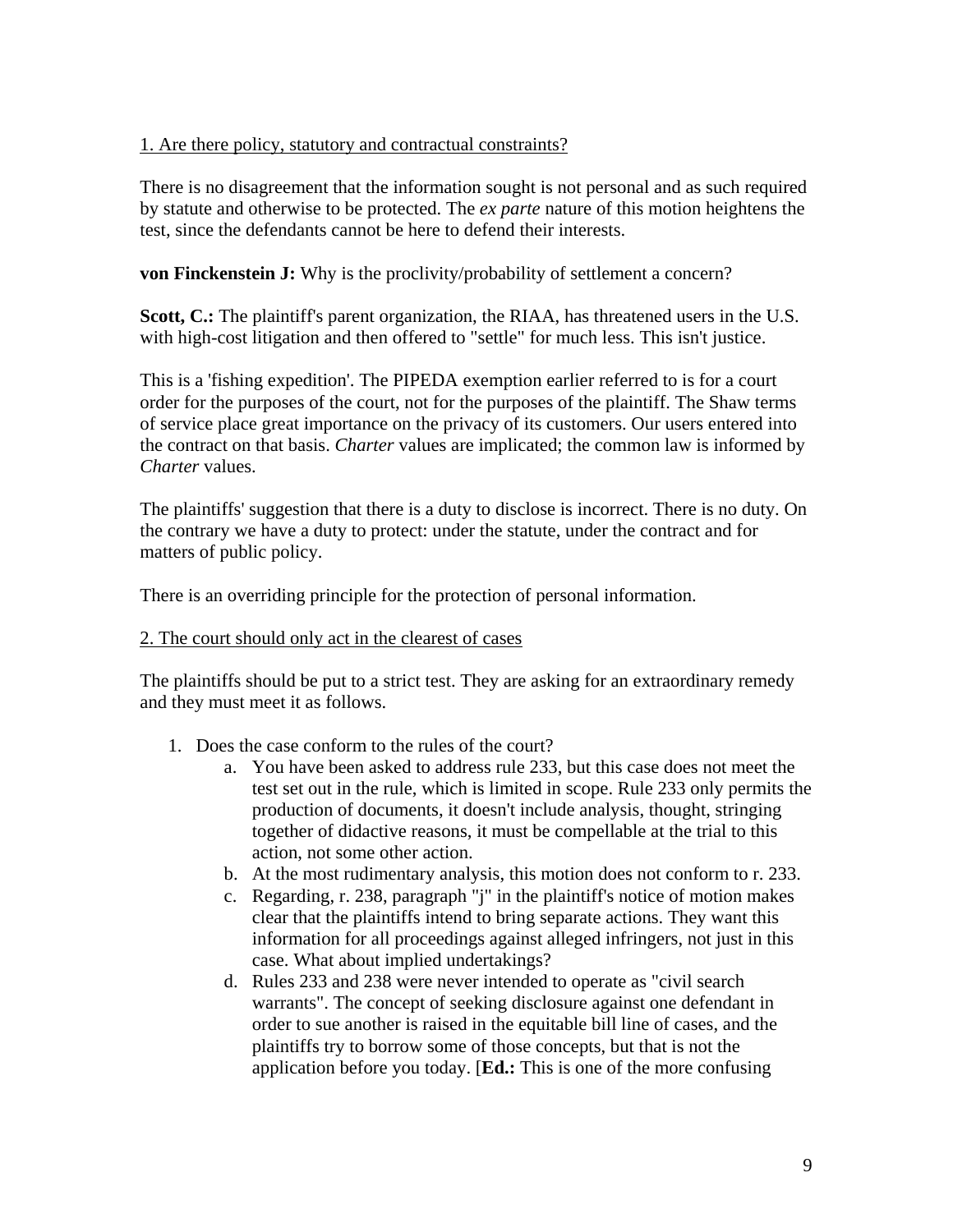aspects of the equitable bill jurisprudence. Although *Glaxo*, at para. 58, specifically rejects

- e. In the *Norwich* and *Glaxo* cases everyone knew the documents were there – that they existed – but this is a fishing expedition for "documents" that don't even exist.
- 2. The court ought to consider other relevant practices and principles
	- a. implied undertaking rule information produced by third parties in discovery cannot be used against them in other actions
	- b. should not be able to get around the Charter principles
	- c. the plaintiffs should not be able to get around statutorily, constitutionally or contractual provisions for privacy
	- d. plaintiffs have not done all they could to seek disclosure from more appropriate parties, i.e. KaZaa
	- e. they have failed to make more than a speculative case
	- f. MediaSentry didn't even listen to the files they identified as infringing they couldn't even tell whether the files were MediaSentry's own dummy files

**von Finckenstein J:** What evidence existed that Geekboy had shared files?

**Scott, C.:** The only evidence of any uploading or downloading that Geekboy did was through MediaSentry.

Geekboy might not even be aware that his files were being shared, that he was even making his files available to others. KaZaa installs to share by default.

MediaSentry themselves admitted that simply knowing an IP address does not lead you to an single computer – it could lead to a residential router, a business, a university or a cybercafé, etc. behind which are many – even hundreds – of computers.

**von Finckenstein J:** But it will lead to an account holder?

**Scott C:** But that account holder could be the University of Toronto or Joe Cybercafe or even a purloined account, as through an open wi-fi connection [**Ed.:** Why is this purloined? What about the commons?]

**von Finckenstein J:** Let's deal with legitimate use.

**Scott, C.:** I shouldn't be responsible for the actions of my KaZaa-using 21-yr old daughter.

**von Finckenstein J:** Let's hear about the law.

**Scott C.:** In my submission, I should not be responsible merely by being the holder of the account. [**Ed.:** *CCH* stands for the proposition that merely providing the equipment does not authorize infringement. There is a presumption of lawful use.]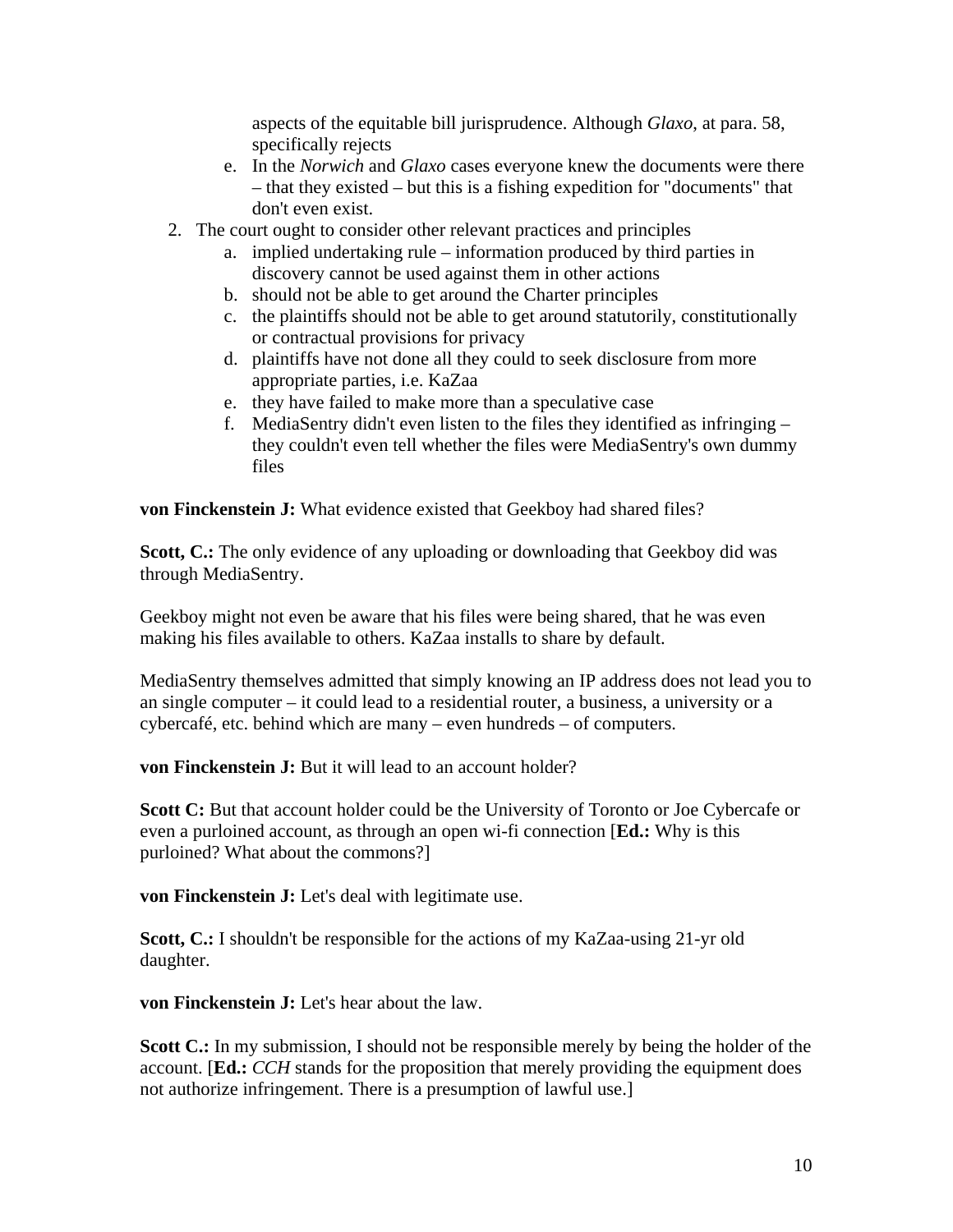**von Finckenstein J:** Shaw must be worried about viruses. They must keep some historical information in order to track virus dissemination?

**Scott, C.:** Some information is kept, but none of the information that is kept is reliable enough for the purposes that the plaintiffs request it for.

3. Any order given should be limited to the production of existing records and should not require Shaw to swear to what they cannot swear to.

The Pultz affidavit said that Shaw could not provide this information. He distinguished the equitable bill line of cases on the grounds that they sought documents which were already extant.

[**Ed.:** CIPPIC passed Scott the *CCH* reference and he referred to it. von Finckenstein J. made the point that *CCH* also stood for the proposition that control would satisfy authorization, but Scott countered that if his honour knew a way to control 21-yr old daughters then they should have a private conversation.]

# **TELUS**

**Watson, Joel:** Telus is not here to speak for Internet users, but nor are we here to be conscripted by the CRIA.

The plaintiffs have misinterpreted r. 233; this case is very different from the facts in *Norwich* and *Glaxo*.

They've forgotten about Old Peter Beswick and the third party beneficiary rule! Plaintiffs, as third parties, cannot benefit from the contractual relations of the ISP and its subscribers. The users must be involved and they are not.

**von Finckenstein J:** In fairness to the plaintiffs, they are asking for the account holder, not the infringer.

**Watson, J.:** No, (referring to the plaintiff's proposed order as it pertains to Telus) they are asking us to identify sweetydee11@kazaa, who is specifically the alleged infringer and may or may not be the account holder.

**von Finckenstein J:** But an IP address is like a municipal address.

**Watson, J.:** The plaintiffs haven't explained this to you. It is not like a municipal address. An IP does not belong to a particular user, it is assigned to him temporarily.

**von Finckenstein J**: I'm having a lot of trouble with this.

[Watson and von Finckenstein went through a discussion to try and clarify**]**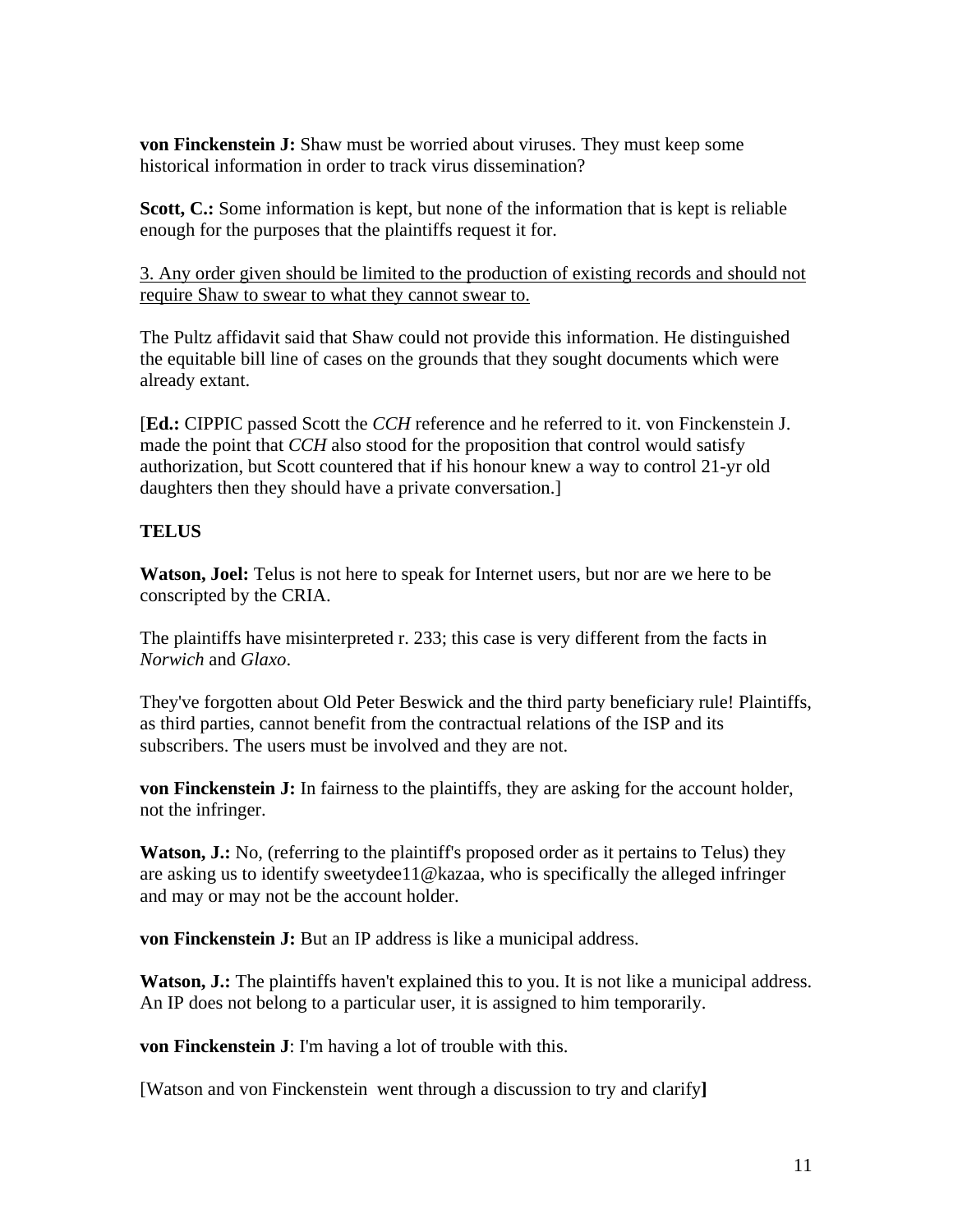**Watson, J.:** The databases that hold the MAC address, the IP address and the billing information for the account holder are not contiguous. It must be generated by deductive reasoning and is expensive.

This case is different from *Norwich* and *Glaxo*, because in those cases the question was "Ought they produce the records?" not "Ought they create the records for a third party."

Telus is not in the business to serve CRIA. This type of civil search warrant is supposed to be an extraordinary remedy. Moreover, they have promised – in their press release – that this is only the "first wave" of several.

**von Finckenstein J:** But what about their IP rights? (Interested in the equity issue)

**Watson, J.:** There is a balancing test in *Norwich* and *Glaxo* which limits the disclosure obligations from mere witnesses. We are a mere witness. *CCH* stands for the proposition that merely providing the equipment does not authorize or implicate the intermediary in infringement. PIPEDA would say you have a statutory obligation not to look. Should a mere witness be forced to produce the information? The answer is no.

Rule 233 is for the production of a document. The document must exist already, it is not a "make work" project.

**von Finckenstein J:** What if the document can be generated by the computer?

**Watson, J.:** Documents are final work product (He then went into detail on how these documents must be generated by Telus). In *Norwich* and *Glaxo* the respondents had handed over all of the documents, but the names. What the plaintiffs are asking for is to use our mental prowess to correlate the information in our possession into a document they can use.

**von Finckenstein J:** So it is the correlation that takes you outside the definition of "document".

**Watson, J.:** We don't have records in our computers at Telus relating to sweetyd11@kazaa

**von Finckenstein J:** You do now. (Much laughter)

**Watson, J:** We do. (referring to the motion record itself)

**Watson, J.:** (Referring to the Millin cross examintation) CRIA has put forth insufficient evidence to support their motion. (Referring to Shrimpton affidavit) We have made the onerous burden of conducting these searches clear to the court. [**Ed.:** Shrimpton testified that Telus staff have no day-to-day knowledge of the MAC or IP address of a given user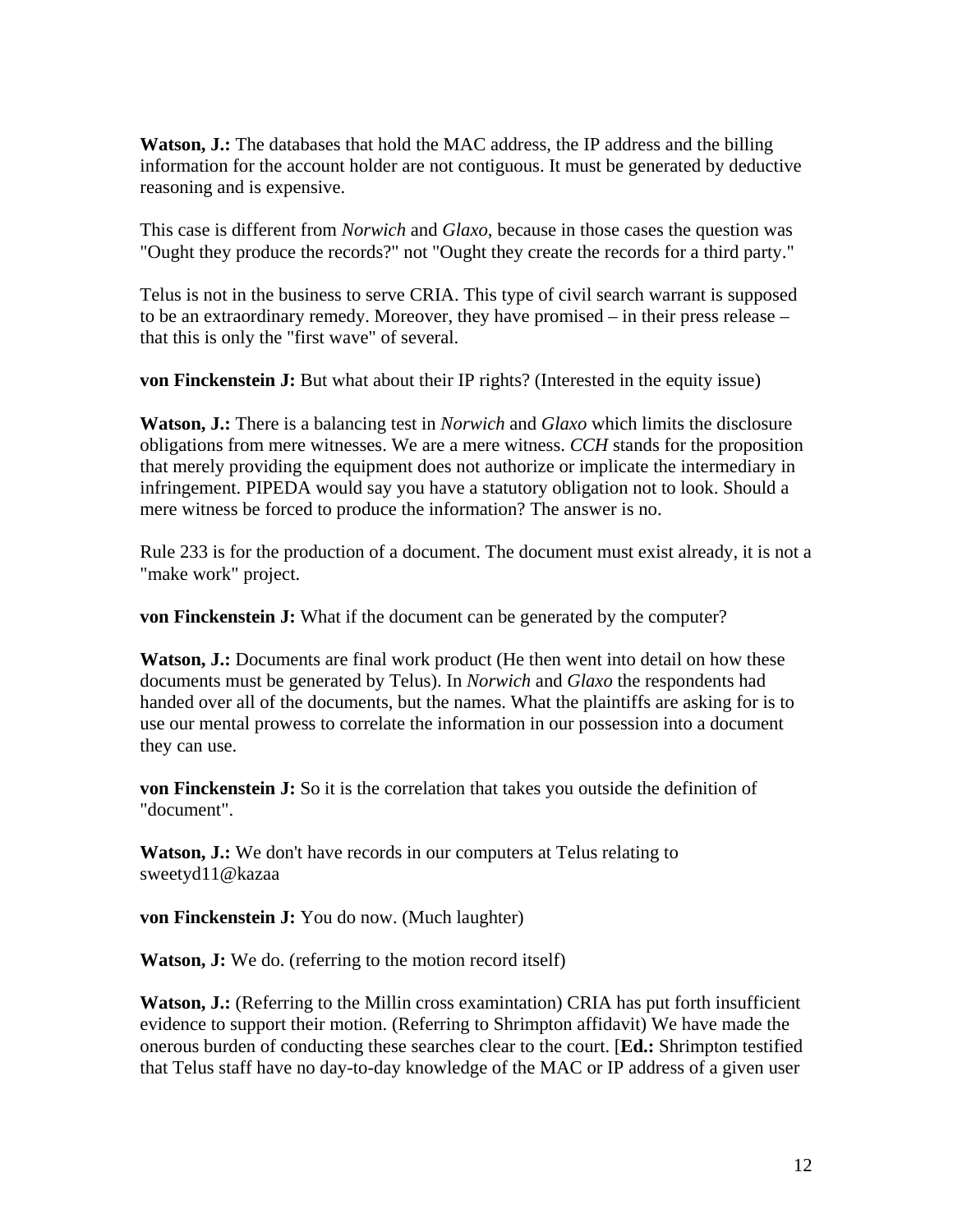even in the event of technical support problems, because they do not use this information for any business purpose.]

Even were r. 233 to apply, Telus staff wouldn't be able to be cross examined on this information, because they do not have knowledge of IP or MAC addresses without investigation. That is not what r. 233 stands for.

The probative value of the information we could produce is limited. Thus, this fishing expedition is putting Telus to a lot of trouble for information that might not even be useful for resolving CRIA's problems.

There is no certainty that CRIA even has the correct information to initiate a search to start with, as they didn't provide any way to test the accuracy of the connection between the KaZaa username and an IP address.

**von Finckenstein J:** Did you cross examine on this point?

**Watson, J.:** No, I didn't, but the onus is on them.

**von Finckenstein J:** Yes, I know. I just wanted to ask since you had raised the point.

**Watson, J.:** (Started to go through several examples of why identification of the infringer would be very difficult, including open wi-fi hotspots, etc)

**von Finckenstein J:** But surely I don't need to deal with the identity issues now, but at trial.

**Watson, J.:** Respectfully, yes you do. What we are being asked to produce is the identification. Once we do this, the identification issue is out of our hands and in CRIA's. At the end of the day, if there is a problem with the identification, Telus will be the one that wears it with their customer base. [**Ed.:** The identification issue also goes to the test.]

**von Finckenstein J:** And in your submission the identification would not be accurate?

**Watson, J.:** No.

**Watson, J.:** KaZaa has much more information than we do about this question.

**von Finckenstein J:** But you guys carry the traffic between the user and KaZaa, why are you not a party to the communication? Why are you not involved? [**Ed.:** I don't think Watson should even have gone down this road. *Glaxo* at para. 58 "The non-existence of a practical alternative source of information is not in itself a sufficient basis for granting an equitable bill of discovery."]

**Watson, J.:** There was no question of the patent infringement in *Norwich*. The records had already been produced, etc.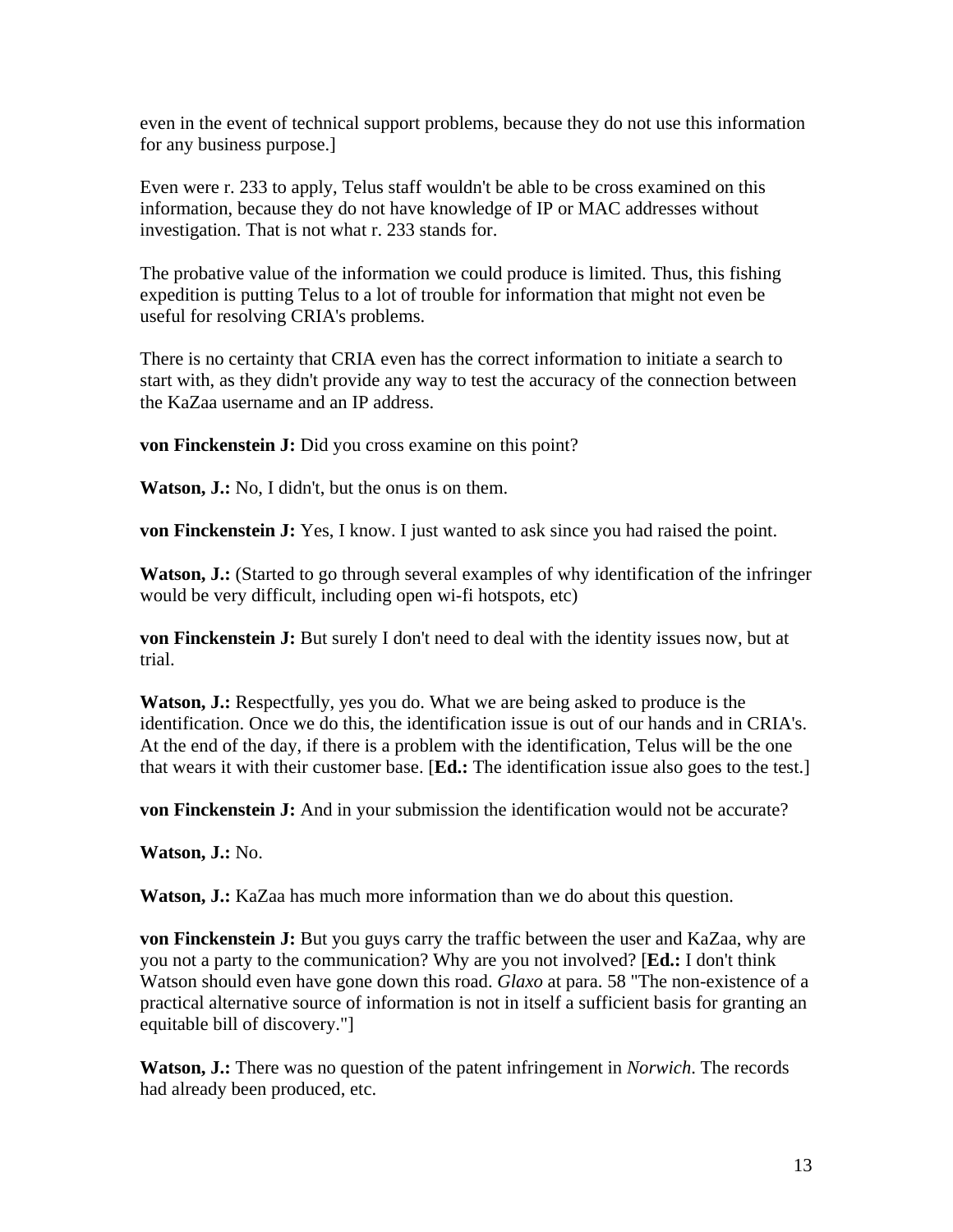**von Finckenstein J:** You've done an exemplary job of distinguishing the facts of *Norwich* and *Glaxo* from the facts in this case. Don't flog a dead horse.

## **ROGERS**

**Flaherty, Patrick:** I have three points.

First, the order sought is exceptional. I'm not going to go into evidence. You've heard these arguments.

Second, the order – if granted – must be more restrictive than what CRIA seeks. It should only require the name of the account holder (not a determination of the infringer) and last known address.

Third, we want costs.

Rogers has two data sets: online data (data from last thirty days). After 30 days it gets archived on tapes for up to 90 days. All the data that is subject to CRIA is archived.

**von Finckenstein J:** What about all the correlation problems between the MAC address and the IP address?

**Flaherty, P.:** Apparently, we don't have those problems.

This is a novel case and we must consider it as such.

CRIA should only get the name and last address. That's all they need.

I would like to refer to r.  $240(b)$  – a party on discovery need only disclose the name and last known address. It's not perfectly analogous to the situation here because we are not parties, but it does inform the consideration.

You have jurisdiction under PIPEDA to make an order for disclosure [**Ed.:** This point illustrates the divergence between the ISPs, as it was contrary to what Shaw argued], but the interaction between PIPEDA and the rules is informative on at least two points:

- what would the reasonable person would consider appropriate (s. 3) and
- limited to information necessary for the purpose for disclosure (derived from cl. 4.2.2. limitation exception)

A r. 233 is appropriate here, because Rogers actually has the documents in question. Affidavits, in this case are not the least burdensome method.

To address timing, I would like to ask for 10 days. This case has attracted some profile and your decision will have some precedential value. We need more time to process these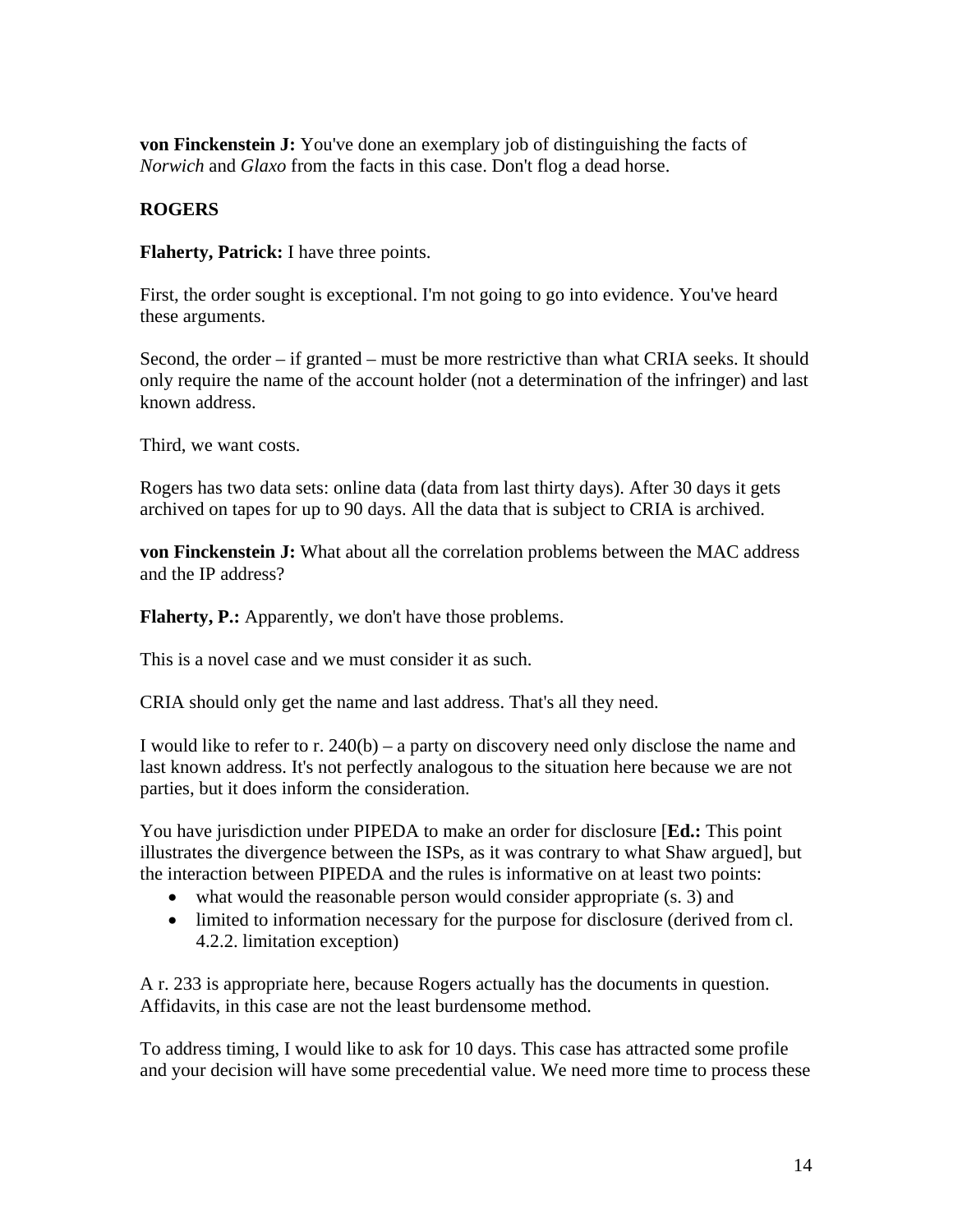requests. [**Ed.:** I wasn't clear on why the timing issue was related to the public profile of the case]

My last point is related to costs. The Ho (Rogers tech support) affidavit included costs. These aren't manufactured costs, they are representative of what Rogers charges its own companies.

(Addressing the plaintiffs' ISP search chart) This figure of one search a month for the past two years are more or less done in real time (within a week actually) and by government agencies, not private litigants seeking information three months down the road. There is a difference.

## **BELL**

**Hodgson, James:** Bell does not condone or encourage the use of its service for unlawful purposes. At the same time we are committed to respecting the legitimate assumption that PIPEDA applies. We are all proceeding on the assumption that it does and it would be helpful if this court could make that determination.

Bell is in the unique position among the ISPs to be able to identify all the individuals responsive to CRIA's request. I don't know why this is, but speculate it is due to our 'superior' technology (much laughter)

If the plaintiffs want the evidence in affidavit form, they should pay for it.

Also, Bell should be awarded costs in this proceeding regardless of outcome. That may seem harsh, but they should have picked one user instead of five (as applied to Bell). They chose to have a large action to maximize its deterrent value to other users. I understand why they want to do this, but Bell should not be on the hook for the CRIA's publicity campaign. This is a very expensive (looking around the room at the dozen or more lawyers) way to proceed.

## **Electronic Frontiers Canada**

**van der Woerd, David:** EFC will adopt the privacy and copyright positions of CIPPIC and the threshold test as outlined by Shaw.

EFC will only address the issue of 'due process'. We are concerned that the *ex parte* nature of this motion precludes participation of the defendants in their own defence. EFC suggests that there is no reason why the court could not address the order to disclose to the defendants directly under r. 238(3)(b). The court could serve the notice on the unnamed defendants instead of on the ISPs. [**Ed.:** This argument was not reflected in their factum and is quite odd. How would the court serve notice on persons it has no knowledge of?]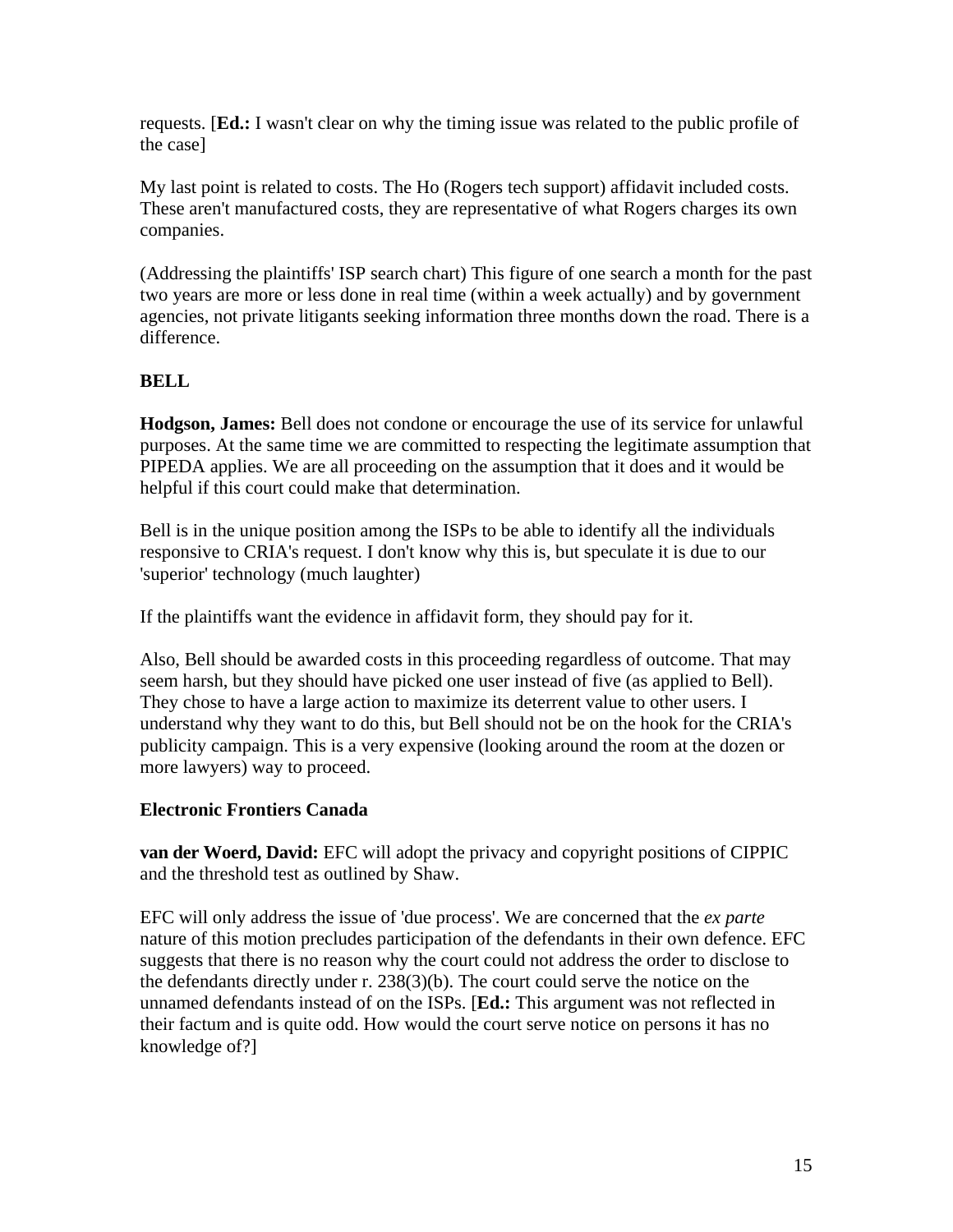**van der Woerd, D.:** Service requirements haven't been met and therefore the requirements of r. 238 haven't been met.

**von Finckenstein J:** Do you have an analogue for this double-blind procedure?

**van der Woerd, D.:** I wasn't able to find any authorities.

As a last comment, I would adopt Rogers' argument that the information disclosed should be limited to only name and last address.

[**Ed.:** We live in a society which respects the principle that everyone should have their day in court and that the judicial process should be transparent. While EFC's argument might sound reasonable on its face, in practice it would place the onus on the defendant to appear and defend themselves instead of on the plaintiff to meet a high threshold test. It would likely prove to be more onerous for the unnamed defendants than any of the alternatives argued by CIPPIC or the respondent ISPs.]

**von Finckenstein J:** We're going to bump CIPPIC to Monday.

## **Plaintiffs' Reply to Respondents and Intervener EFC**

**Dimock, R.:** Addressed the joinder argument made by Scott and suggested that joinder of parties in cases like is common [**Ed.:** Scott had earlier suggested that joinder would be inappropriate in this case, because the facts of every individual's case would be different. A recent U.S. court found the same, but the statutory regime differs significantly there and may not be applicable. Moreover, splitting these cases up would not necessarily help defendants, because although it would be more expensive for the plaintiffs to prosecute, it would also be more expensive for groups like CIPPIC to oppose and CRIA has deeper pockets than the CIPPICs of the world.]

**Dimock, R.:** Rule 222 (definition of a document includes...)

Practical source criteria, cited *Alberta Treasury Bd.* **[Ed.:** As far as I know, this case was not on the record] as standing for the proposition that the test of practicability was lowered to one of efficacy.

(Turning to the terms of the order) It's not just the name and address; *Norwich* and the cases that followed stand for the proposition that full information is warranted.

Defendant may hide their tracks. I don't want to draw any negative inferences of the 29 but delivery of affidavit could take time, but in the case of the documents [**Ed.:** This comment suggests that an Anton Piller order for seizure of a filesharer's computer could immediately follow any successful motion to disclose their identity.]

Indemnification of ISPs for misidentification is beyond the pale. There is no precedent for it in equity or elsewhere.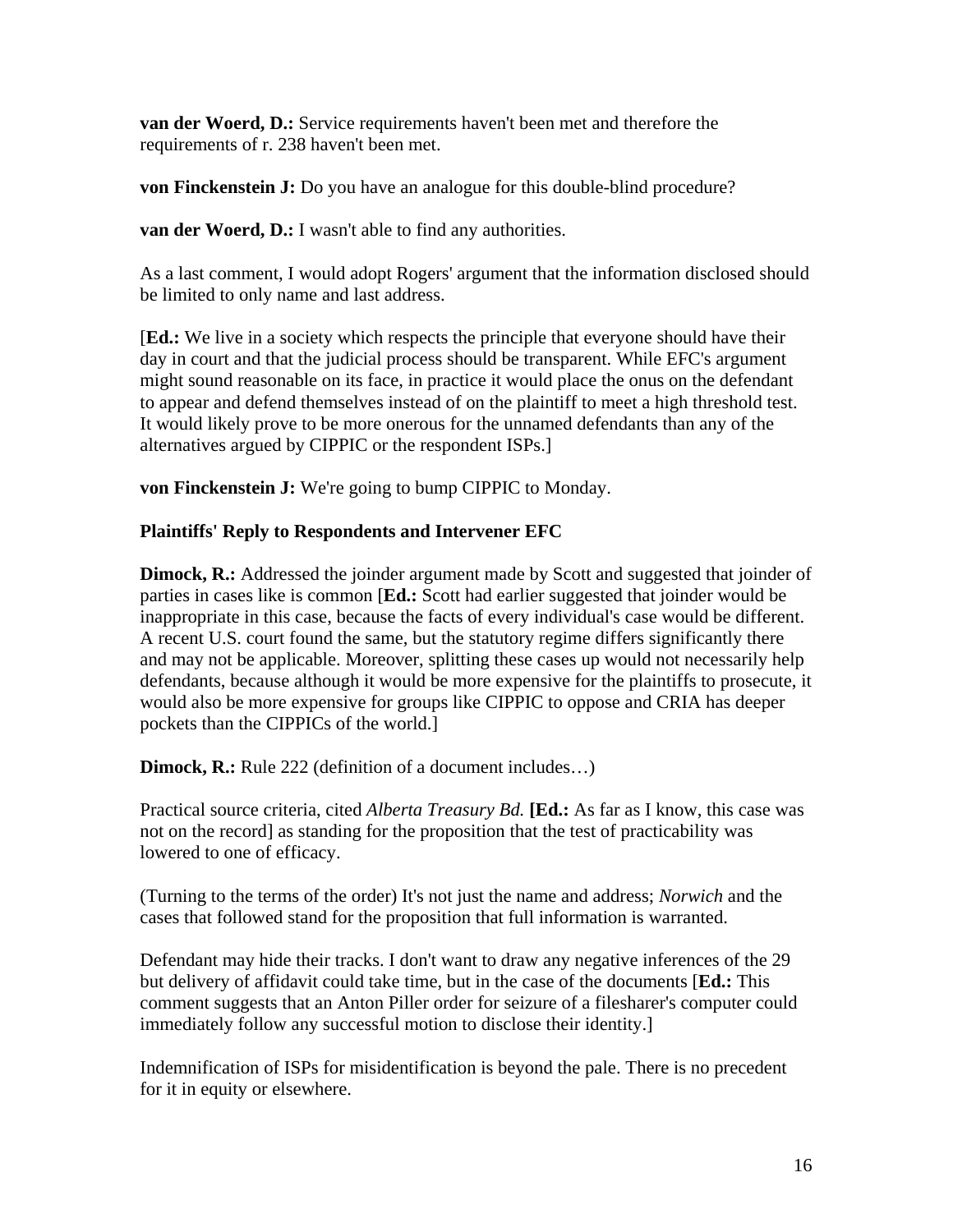**von Finckenstein J:** This is an important case.

## **[court adjourned until Monday at 3 P.M.]**

**Day 2, March 15, 2004, Ottawa**

## **CIPPIC**

**Knopf, Howard:** CRIA and its members have embarked upon a war against file sharing. In their view, KaZaA and other similar technologies are weapons of mass distribution.

If this motion succeeds, there will be significant collateral damage in this "shock and awe" campaign, as it has been called in the USA, beginning with the 29 defendants in this action. These folks are clearly civilians, they are not commercial pirates. They are, at most, even if you consider all of the inadequate hearsay evidence in front of you today, only the possible account holders of IP addresses that may be been used by somebody but not necessarily the defendant, for file sharing purposes involving only the plaintiffs' agent, and that's assuming that they got the right IP address and it can be correctly traced. A lot of assumptions here… this is not the stuff of which strong *prima facie* cases are made….

These defendants are just 29 of hundreds of millions of P2P users around the world whom the plaintiff' s think are doing something wrong and who could end up being liable in Canada for statutory minimum damages of hundreds of thousands of dollars or more for common everyday behaviour that the plaintiffs had done very little about for years. Unless your last name is Bronfman, potential damages like these will make settlement virtually certain.

**Finckenstein J:** Please address the four points I gave you in my order to you.

**Knopf, H.:** CIPPIC will address the following:

- 1) the test to be applied
- 2) due process for unnamed defendants, with a suggestion of a creative solution that will protect their interests if this court orders disclosure of their names
- 3) Privacy rights of defendants
- 4) Whether there is *prima facie* case of copyright infringement?

Mr. Cameron will take about 15 minutes or so to deal with the first three points and I will deal with the copyright issues.

**Cameron, Alex:** CIPPIC endorses the position of Shaw on the test, which largely adopted CIPPIC' s written submissions, paras. 22-39 of our memorandum. I will be dealing with four issues today, as follows: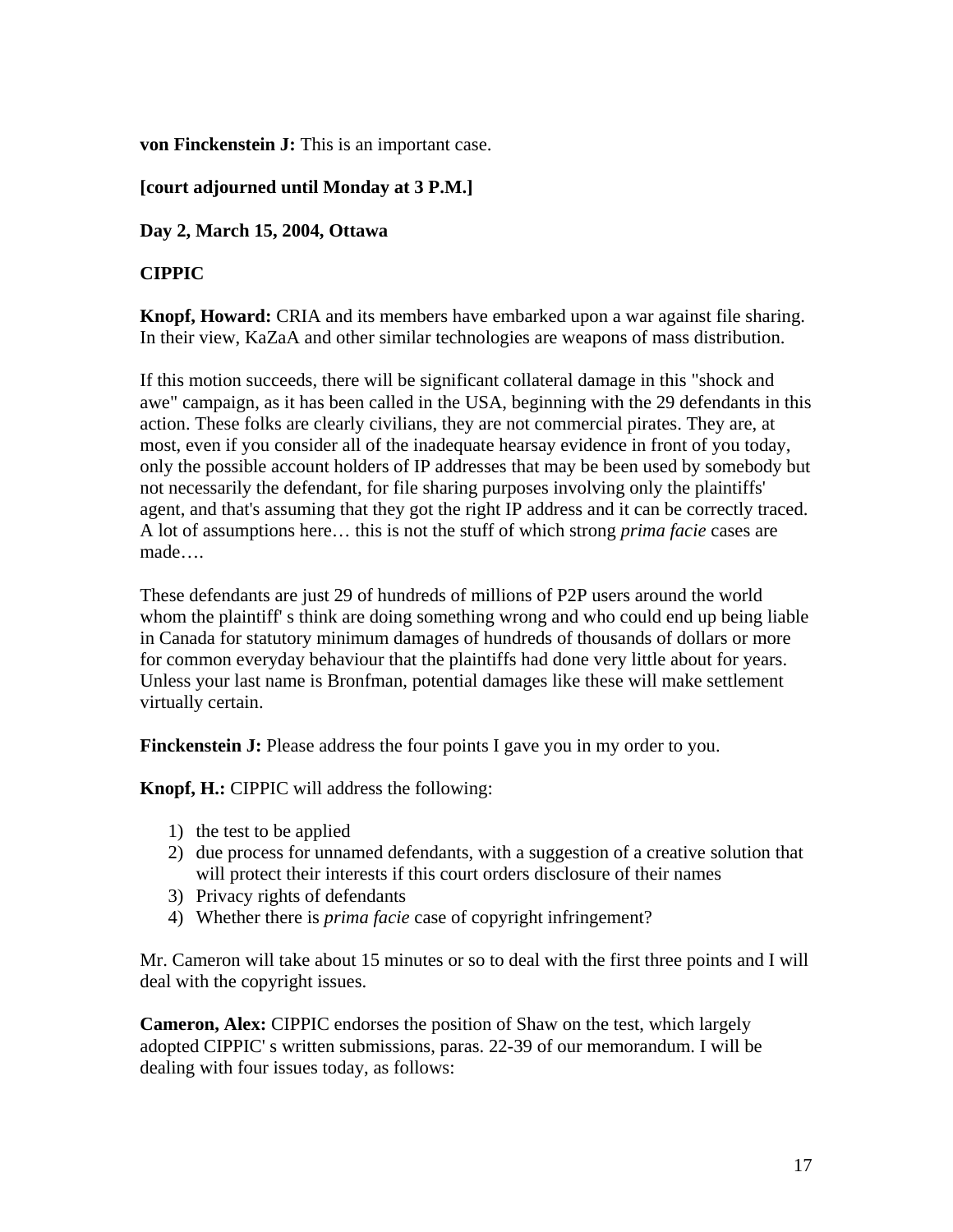- 1. Privacy and the application of the *Charter*
- 2. R.E.P. and the invasiveness of the order sought.
- 3. Harm to public interest if order granted.
- 4. Nature of test, if order granted.

The plaintiffs argue that this is not a novel case. With all due respect, this is a novel case. The facts are new and have never been dealt with before, the very cause of action is being challenged, plaintiffs' evidence has been challenged, and the scope of r. 233 is being challenged. It is also novel because it involves 29 defendants, and many others will follow.

On Friday, the court heard submissions from Shaw and Telus to the effect that Rules 233 and 238 have no application to this case. The Court also heard arguments that the *Norwich* line of cases don' t apply and are distinguishable from in the present case. CIPPIC adopts those submissions.

CIPPIC also notes that the court in *Glaxo*, at para. 62, was skeptical about whether the identity information at issue there was confidential or sensitive because it would have passed through many hands before reaching customs officials. Moreover, the information sought in the *Norwich* and *Glaxo* cases was sought for a regulatory purpose precisely to be disclosed. That is clearly not the case here where, as I will submit, the information at stake is highly private and sensitive and not collected for a regulatory purpose. The SCC has clearly stated that information collected for a regulatory purpose is subject to a lower expectation of privacy than other types of information. *R.* v. *Fitzpatrick* [1995] 4 S.C.R. 154 at para. 49.

### Privacy and the applications of the Charter

There is no dispute that the common law in this case must be interpreted in a manner consistent with *Charter* values. That alone requires the court to be mindful of the *Charter* protection of a reasonable expectation of privacy in making the order in this case.

However, the plaintiffs have alleged that the *Charter* does not apply in this case because it is civil in nature (para 47-48).

(Referring to *Dagenais* v. *CBC*, [1994] 3 S.C.R. 835) This is a case involving a *Charter* challenge to the common law rule allowing a court to impose a publication ban.

As the *Constitution* is the supreme law of Canada and any law that is inconsistent with its provisions is, to the extent of the inconsistency, of no force or effect, it is impossible to interpret legislation conferring discretion as conferring a power to infringe the *Charter*, unless, of course, that power is expressly conferred or necessarily implied. Such an interpretation would require us to declare the legislation to be of no force or effect, unless it could be justified under s. 1.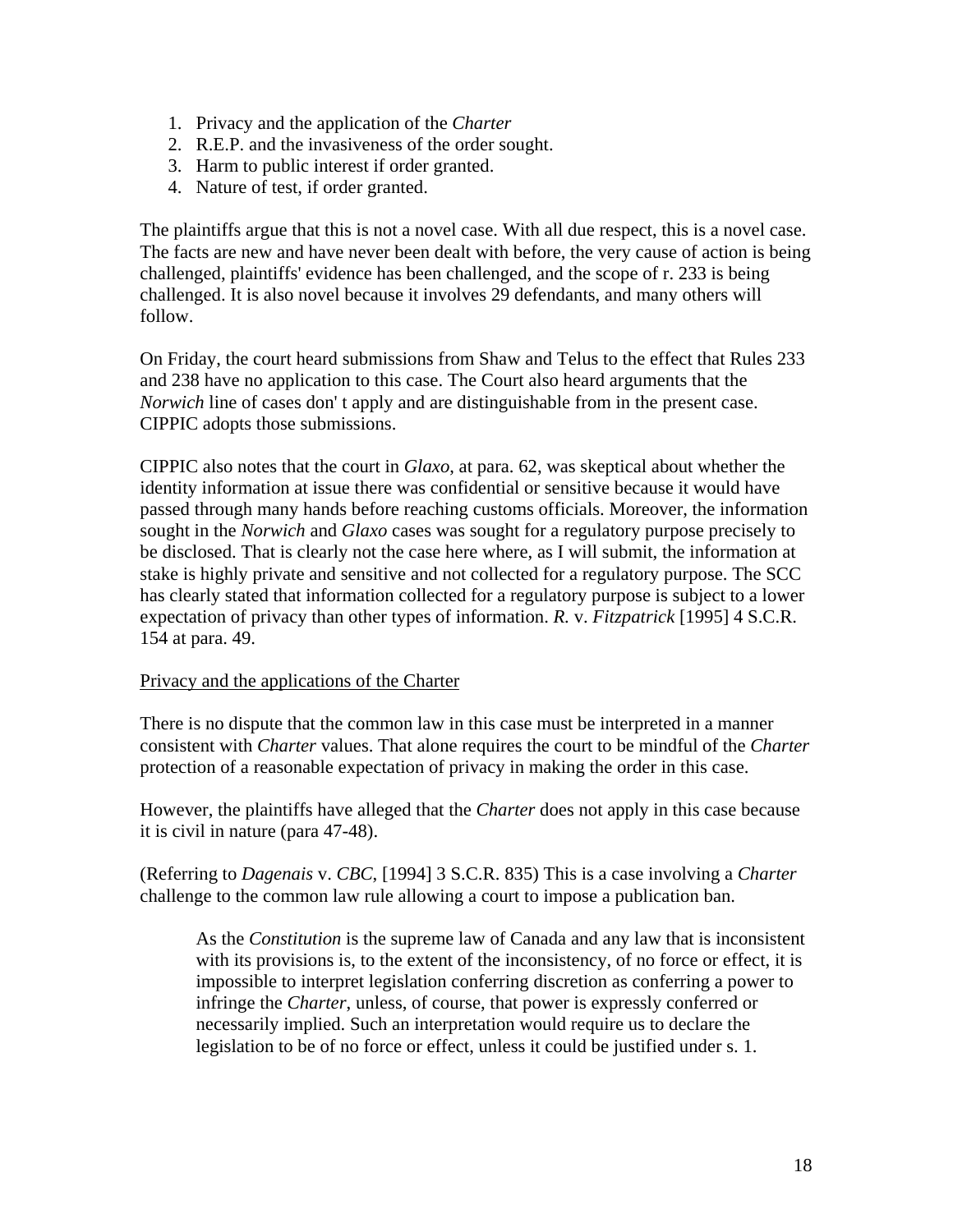I would extend this reasoning, and hold that a common law rule conferring discretion cannot confer the power to infringe the *Charter*. Discretion must be exercised within the boundaries set by the principles of the *Charter*; exceeding these boundaries results in a reversible error of law. In this case, then, we are dealing with an error of law challenge to a publication ban imposed under a common law discretionary rule.

The *Federal Court Act* and Rules are the legislation conferring the discretion on this court to grant the order sought and so the *Dagenais* reasoning is directly applicable. In this case, this means that the court must exercise its discretion in compliance with the *Charter* rights of any individual affected by the order.

This means, for example, that the order must respect the reasonable expectation of privacy of the ISP account holders which I will come to in just a moment. It also means that, as the Supreme Court recognized in *R.* v. *Dyment*, [1988] 2 S.C.R. 417 at 428 "retention of information about oneself is extremely important" and at 430, "if privacy of the individual is to be protected, we cannot afford to wait to vindicate it only after it has been violated." CIPPIC submits that these kinds of considerations require the Court to impose a high threshold on plaintiffs seeking the kind of order sought in this case.

**von Finckenstein J:** I guess the upshot is that the court should focus on preventative measures?

## **Cameron, A.:** Exactly.

### Reasonable expectation of privacy and the invasiveness of the order sought

The invasiveness of the order sought in this case parallels the invasiveness of Anton Piller orders. In each case, a plaintiff seeks the right to have access to the private premises (or in this case highly private information) of an individual without notice to the individual and prior to the court making a determination regarding the alleged wrongs. Indeed, it is arguable that the present case is even more extreme than an Anton Piller order because the unnamed ISP subscribers have no ability to close the metaphorical door on a plaintiff who comes knocking for access. Even more invasive because the defendants have no ability to close the metaphorical door on plaintiffs who come knocking for access. The harm is permanent. In Anton Piller you can return goods, in *Charter* you can exclude evidence, the def. cannot recover their privacy rights once breached. They will be gone forever.

First, in my experience, Anton Piller orders are typically executed in shopping malls, flea markets and retail stores, not in personal residences. And yet those civil searches nevertheless require a high threshold test.

Second, that in *Hunter* v. *Southam*, [1984] 2 S.C.R. 145, the Supreme Court of Canada has clearly stated that privacy protects people, not places. As I submit is the case here, a violation of informational privacy irrespective of location may be equally or much more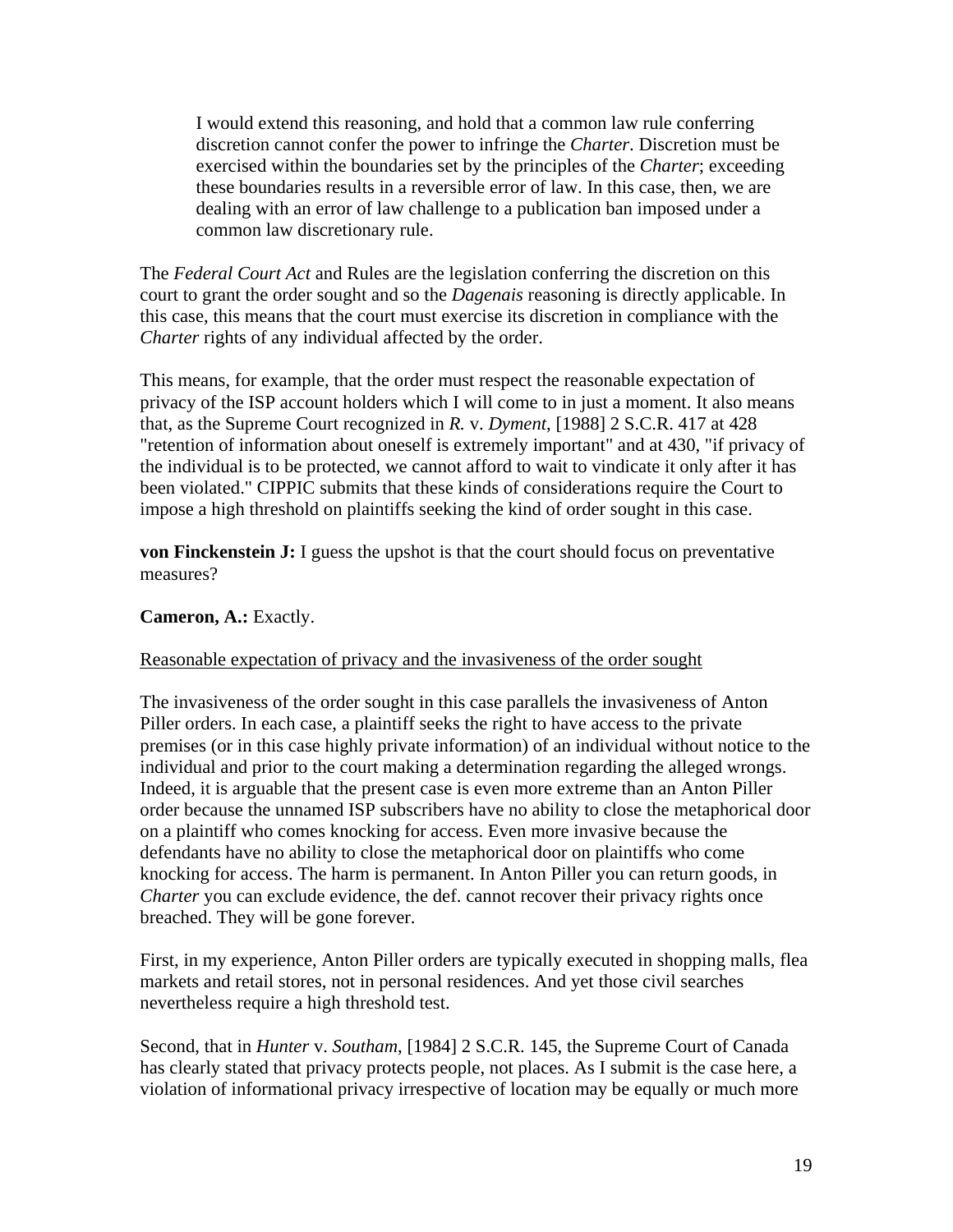invasive than a search of a personal residence. This is supported also by the *R.* v. *Dyment*, [1988] 2 S.C.R. 417 case which recognizes the importance of informational privacy.

And third, that the *R.* v. *Plant*, [1993] 3 S.C.R. 281 case cited by the plaintiffs actually supports the conclusion that the information sought here is clearly protected by an expectation of privacy and that the search here is very invasive.

(referring to *Plant*) information obtained from third party (para. 41) records are telling of what happens inside a private residence – home is most private of places (para. 45) computers may and should be private places where the information they contain should be subject to a reasonable expectation of privacy

Information at issue here will directly – not by inference as in *Plant* – reveal the activities of individuals on the Internet.

**von Finckenstein J:** But all I would be ordering is the disclosure of names?

### Harm to public interest if order granted

**Cameron, A.:** At first blush this case appears to merely involve disclosing identities, but in reality it involves much more because of the way that the identities at stake can be linked to people' s otherwise anonymous online activities through IP addresses and peer to peer usernames. This case is unlike any other in the way that the order sought may breach the privacy rights of individuals, causing harm to them and to the public interest.

People who will be affected by the order in this case and future cases are people who very well may have engaged the Internet and peer to peer systems broadly on the assumption that all of their activities were and would remain anonymous. This is important because the Internet and P2P provide an unprecedented forum for freedom of expression. Because that expression is made anonymously, it permits users to communicate unpopular or unconventional ideas without fear of ridicule, harassment or discrimination on, for example, the basis of race, gender, or socio-economic status.

**von Finckenstein J:** This order would not give access to the defendants' computers. Merely because the identity is disclosed would not lead to wider exposure.

**Cameron, A:** The plaintiffs' have made the point that they are concerned about the destruction of evidence. It is conceivable that the next order they ask for after disclosure is a real Anton Piller order for the seizure of the defendants' computers.

**von Finckenstein J:** Not by this order, but by subsequent orders.

**Cameron, A.:** It is conceivable.

**von Finckenstein J:** How are these users any different from any other defendants?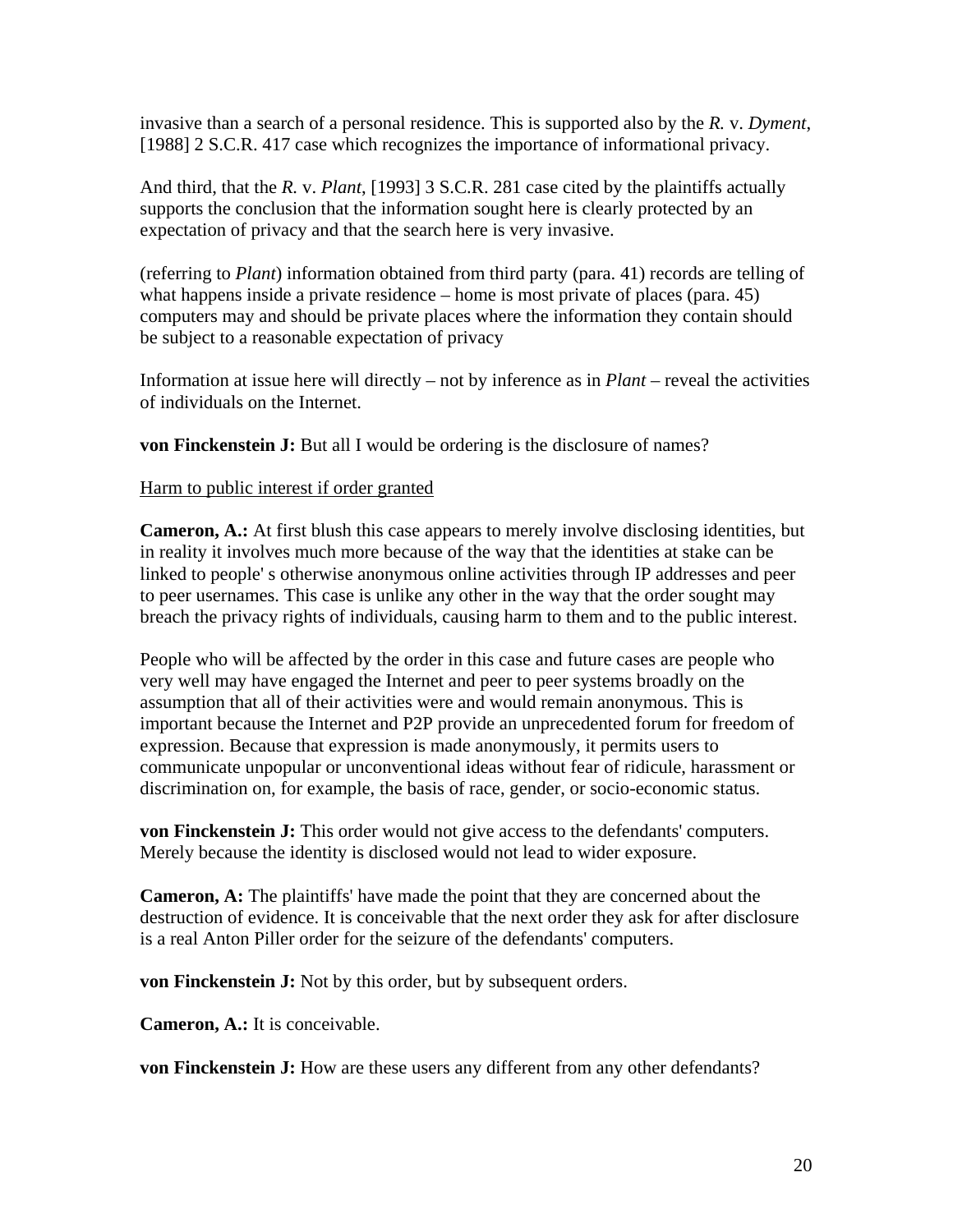**Cameron, A.:** Internet encourages activity people may not otherwise engage in because it is anonymous.

In addition to these serious harms to individuals, granting the order sought in this case will have more general impacts on the public interest. If granted, the order may have a significant chilling effect on the use of the Internet and innovative file-sharing technology generally, for example, for freedom of expression and freedom of religion. Therefore, these are very much at issue in this case.

There are alternative ways for ways plaintiff to get information, but CIPPIC submits that a lack of an alternative should not be determinative as to whether it is granted. [**Ed.:** This is in reference to para. 58 of *Glaxo.*]

**von Finckenstein J:** Let me summarize. It is a two stage test: there must be no other source and I must consider the public interest?

**Cameron, A:** Close.

**von Finckenstein J:** Put it in your words.

Nature of test, if order granted

## **Cameron, A:**

- 1. Has the plaintiff made out an extremely strong *prima facie* case?
	- a. Is there clearly a cause of action which would apply to the facts as alleged by the plaintiff? The answer is NO and Mr. Knopf will address this.
	- b. In the intellectual property context, has the plaintiff clearly demonstrated its rights as well as the alleged infringement? Again, the answer here is NO, the ISPs have described a number of problems with the Plaintiffs evidence, including the fatal fact that there is no evidence that anyone actually listened to the files at issue.
	- c. Has the plaintiff made a full and frank disclosure to the court, including the strengths and weaknesses of the plaintiff' s case in fact and law? (*e.g.*, as to whether KaZaA users may be unintentional or inadvertent filesharers) The answer here is NO – most fatally, Mr. Millen did not explain what was clearly within his power to explain – ie. how he or someone else at his company linked the usernames to the IP addresses.
	- d. Has the plaintiff filed affidavits based on personal knowledge of the representatives of the plaintiff? The answer here again is NO. Mr. Scott for Shaw dealt with Mr. Millen's affidavit and the same issue arises in Ms. Yonekura's affidavit which is almost entirely hearsay.
- 2. Are there alternative ways for the plaintiff to obtain the information sought? (*e.g.* from the file-sharing services directly, as suggested by the Affidavit of David Shrimpton (Telus), at para. 14) This was the subject of much attention at the hearing on Friday. CIPPIC agrees with those submissions which pointed out that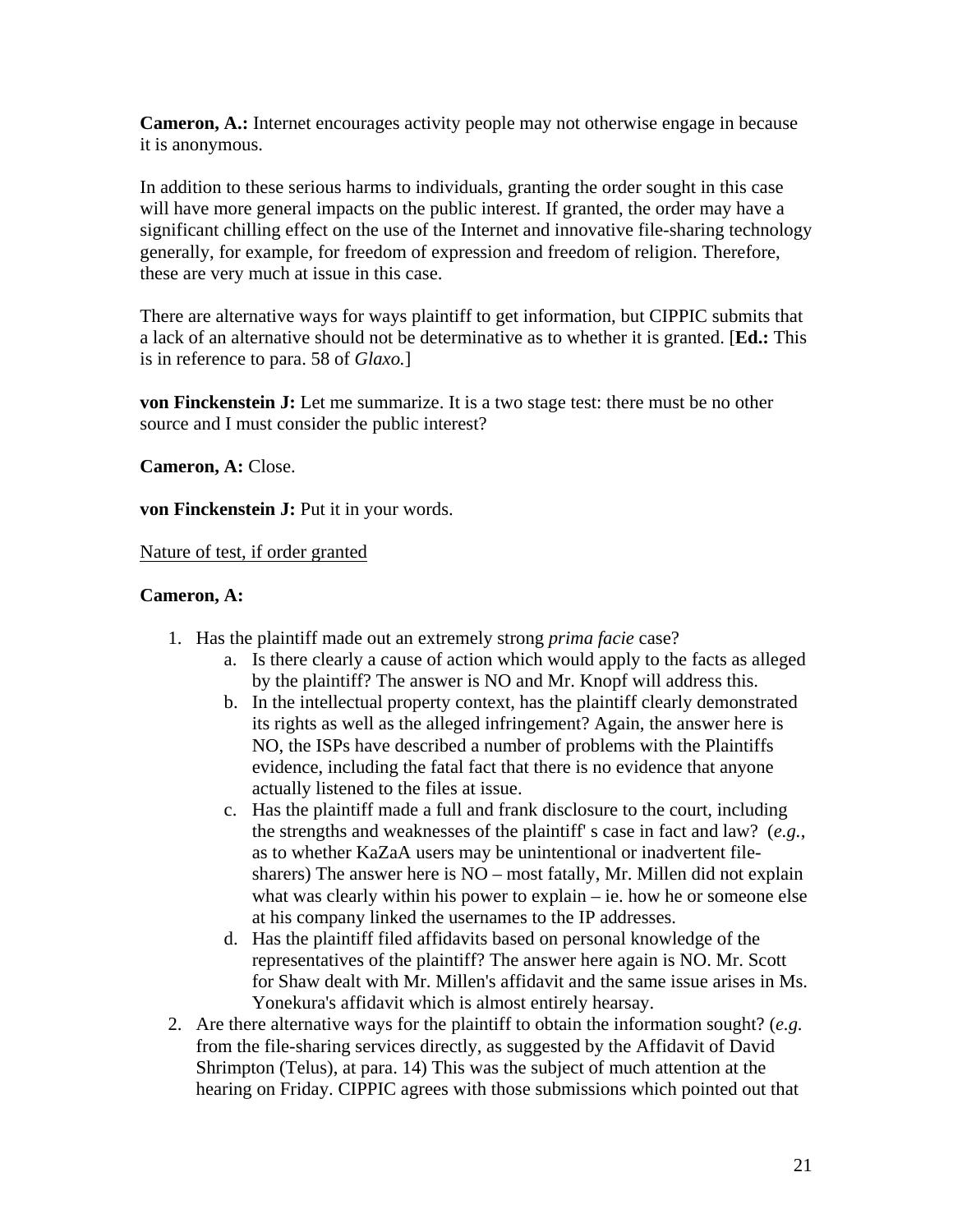the burden on this point is entirely with the Plaintiff and that Kazaa Plus may be another source. More importantly, however, CIPPIC submits that this factor is NOT determinative. The order should not be granted merely because the information cannot be obtained elsewhere. As in this case, there may well be many cases where plaintiffs will fail to meet other parts of the test suggested here or where the public interest outweighs granting the order sought.

- 3. What is the harm to the plaintiff if the order is not granted?
- 4. Will granting the order respect *PIPEDA* and *Charter* rights and values?
- 5. Will granting the order potentially cause irreparable harm to innocent ISP subscribers?
- 6. Will the order likely amount to a final determination of the action?
- 7. Does the plaintiff have clean hands at the time the order is sought?
- 8. Has the plaintiff provided undertakings regarding damages? While undertakings would be required in Anton Piller cases, more is at stake here and CIPPIC would caution the court against putting very much emphasis on using an undertaking as a safeguard. The harm to individuals here may likely be irreparable and of the kind that money could never repair. Further, individuals may not have the resources to enforce undertakings to trial.

[court recessed for five minutes due to technical difficulties]

### Copyright

**Knopf, H.:** I realize that this motion is unlikely to be the forum for a definitive ruling on whether so-called "uploading"  $- I$  don't like the term, but others are using it so I will  $-$  is legal in Canada and there is no need for such a ruling. We certainly don't need to consider whether downloading is legal – the Copyright Board has just done that. The Plaintiffs have questioned it in the press, but not in this case. They have publicly and notoriously indicated that they are targeting "egregious uploaders".

We are simply asking this court to rule that the plaintiffs have not met the necessary threshold for the extraordinary relief that they seek. The have several thresholds to satisfy – last but not least being that they have a strong *prima facie* case in terms of copyright law (para. 62 of their memo) and we say that they clearly do not on the wording of the current statute, even if the facts they allege are true and even if you accept their evidence which we say is inadmissible or at best virtually weightless.

I find it interesting that the plaintiffs have slipped back into suggesting that they have an arguable case, but that' s not good enough.

**von Finckenstein J:** This case turns on the language of *prima facie*.

### **Knopf, H.:** I accept that.

But if the Court does dismiss this motion without even getting to the copyright issues, it would still be very useful to have the Court' s view on whether there is a *prima facie*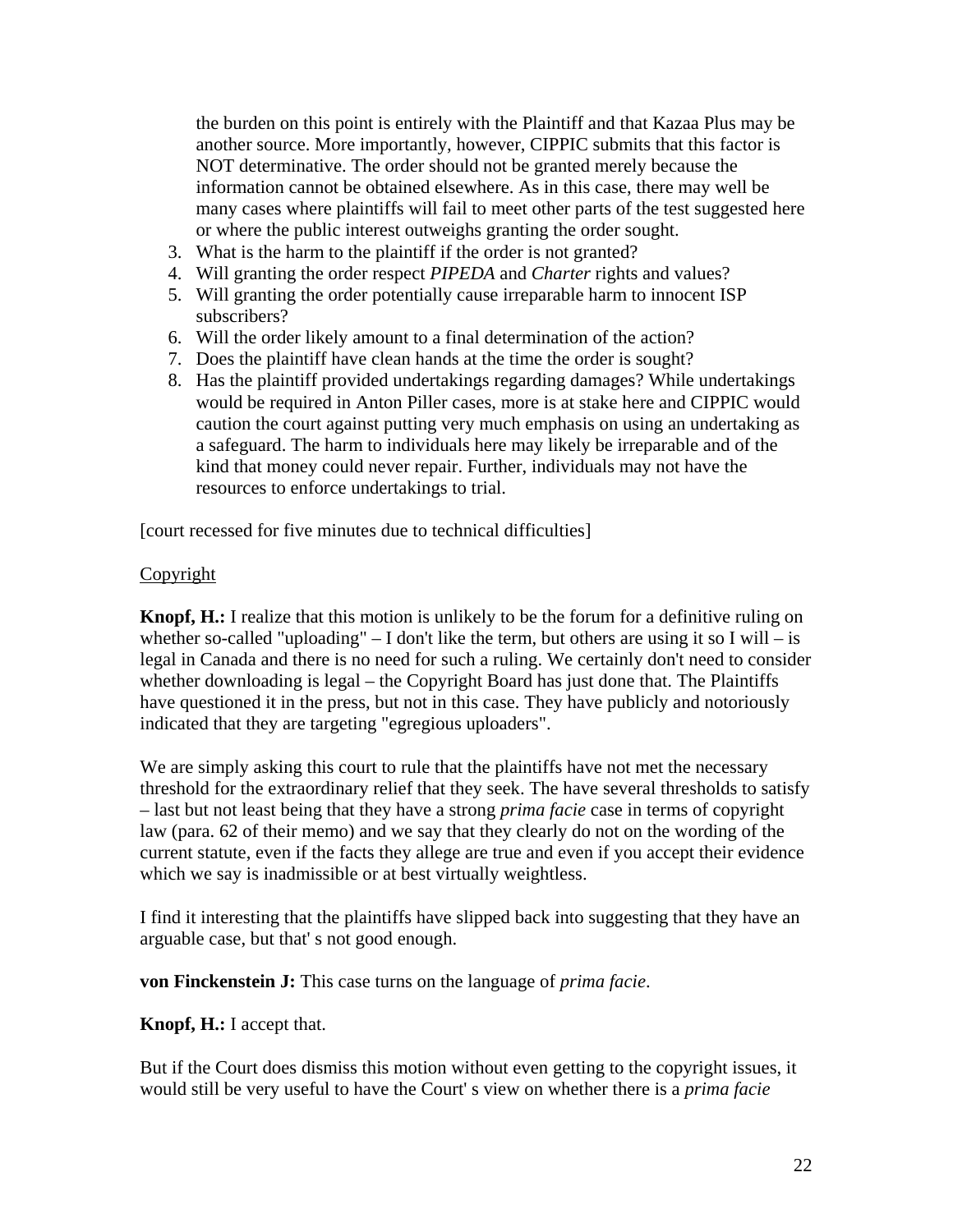copyright infringement case here in order to avoid us having to do this all over again if and when the plaintiffs get their evidentiary ducks in order, or if there is an appeal from your order.

If there is not, then the Plaintiffs will *not be without recourse*. They will have even more ammunition for their already intense lobbying campaign to change the law that they are themselves responsible for, which is the law that makes this P2P activity arguably legal in Canada.

If this was *prima facie* case they would not need a 38 page memo.

**von Finckenstein J:** Focus on whether they have made out a *prima facie* case.

**Knopf, H.:** Pardon the expression, your honour, but that is music to my ears.

Copyright law is very precise. It is not, as we'll see, an open ended tort scheme. If there is no explicit right, then there is no explicit remedy. The only remedy is in Parliament and that's where the Plaintiffs need to be on this case, as they were last week and were in 1996 and 1997 when they got Part VIII of the *Copyright Act* – the private copying levies – introduced, which is proving to be a problem for them in certain respects.

I am very pleased that they used the word "non-suited", because that means they acknowledge they have not made out the case on the evidence.

The plaintiffs set out four causes of action:

- 1) reproduction
- 2) distribution
- 3) authorization
- 4) possession

CIPPIC submits that the plaintiffs' have not made out any claim of copyright infringement in this case, let alone the *extremely strong prima facie case* which is the appropriate test in this type of motion. In particular:

Any reproduction of copyrighted materials that may have been made by the Defendants is legal by virtue of s. 80 of the *Copyright Act*.

Distribution must entail a purposeful, intentional and active sending and receipt. There is no evidence of any illegal distribution by any of the defendants.

Secondary infringement as set forth in s. 27(2) of the *Copyright Act* requires knowledge on the part of the infringer. There is no evidence before the Court sufficient to establish that any of the defendants knew or ought to have known that any activity of the nature alleged has ever taken place, or to establish a potential basis for vicarious liability. There is no "making available" right of copyright holders in Canadian law.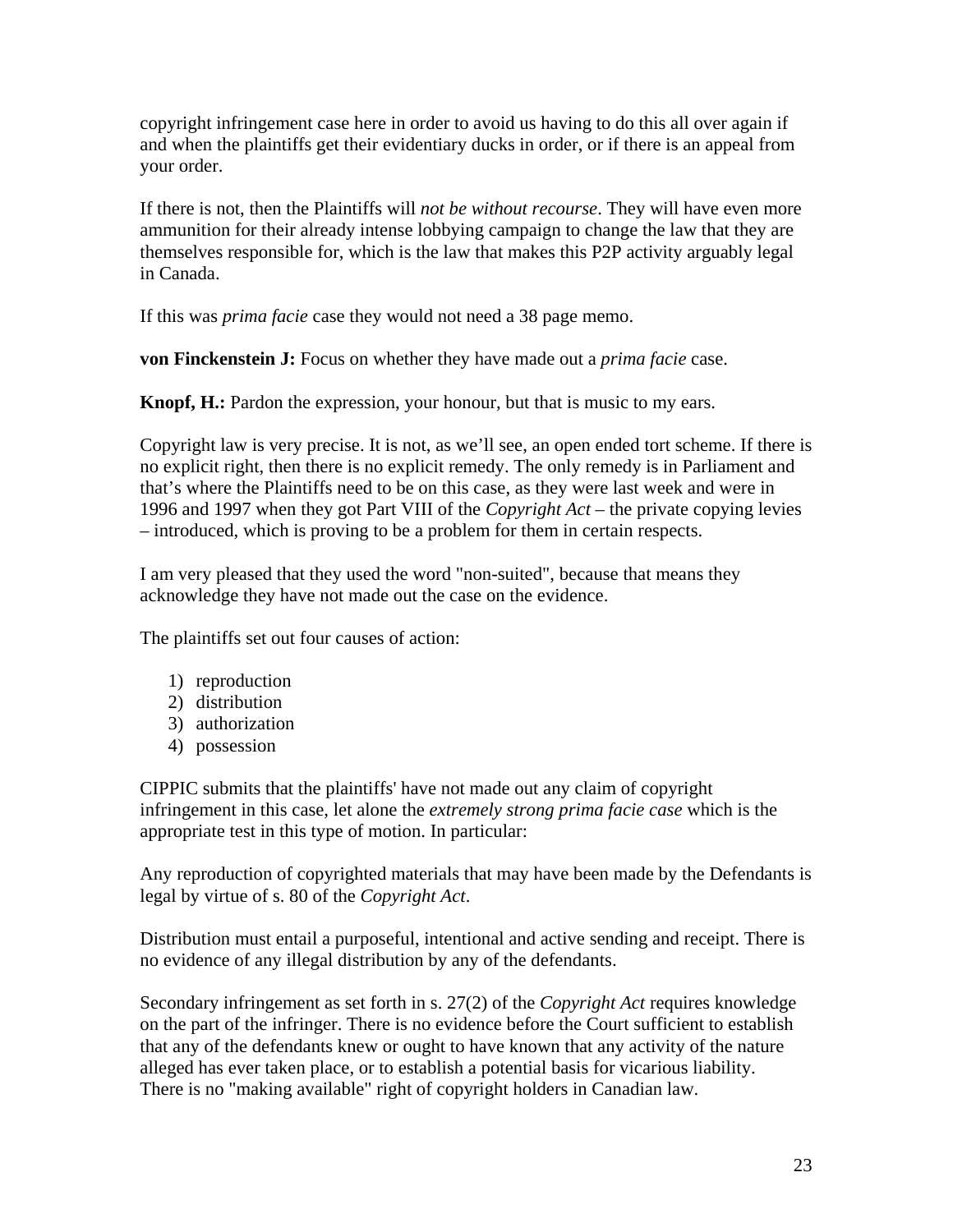Merely providing equipment or authorizing the use of equipment that could be used for infringement does not amount to infringement. Even if there is infringement, a defendant will not be liable if it lacks sufficient control over the activity.

The plaintiffs have failed to file sufficient evidence to show that any of them are the owners or exclusive licensees of specific copyrights so as to entitle them to succeed in this action.

There is no evidence that uploading is taking place. There is no "making available" right in Canada. Merely providing equipment does not make a parent liable for anything under Canadian law. If that wasn' t clear ten days ago it certainly is now under *CCH.* 

**von Finckenstein J:** You make mention of an international "making available" treaty to which Canada is not a party. Draw the distinction between making available and distribution or communication for me.

**Knopf, H.:** Making available under WIPO does not require active participation in the way that distribution and communication does.

**von Finckenstein J:** How do you answer Mr. Dimock, if you put something in a shared folder you implicitly make it available. Aren' t we splitting hairs?

**Knopf, H.:** The plaintiffs have avoided mentioning "communication to the public" or "transmission" because they know they can' t prove this. It is not up to us to amend the law. If and when the plaintiffs get their WIPO treaties, it may or may not get taken care of.

**von Finckenstein J:** OK.

**Knopf, H.:** The plaintiffs argued that the way that KaZaa works implicates the making available right.

**von Finckenstein J:** How does KaZaa work?

**Knopf, H.:** The way in which it works has been laid out quite well in the *Grokster* case (*Metro-Goldwyn-Mayer-Studios, Inc. v. Grokster*, 259 F.Supp.2d 1029 (C.D.Cal. 2003), which you have before you. Someone may be making something available unintentionally. KaZaa simply lists music titles and you can' t necessarily tell what the song is from the title.

Sharing file using P2P applications does not require someone to send something to a BBS.

Section 80 requires purpose, which is as close as we can get to *mens rea* (guilty mind) in the civil law.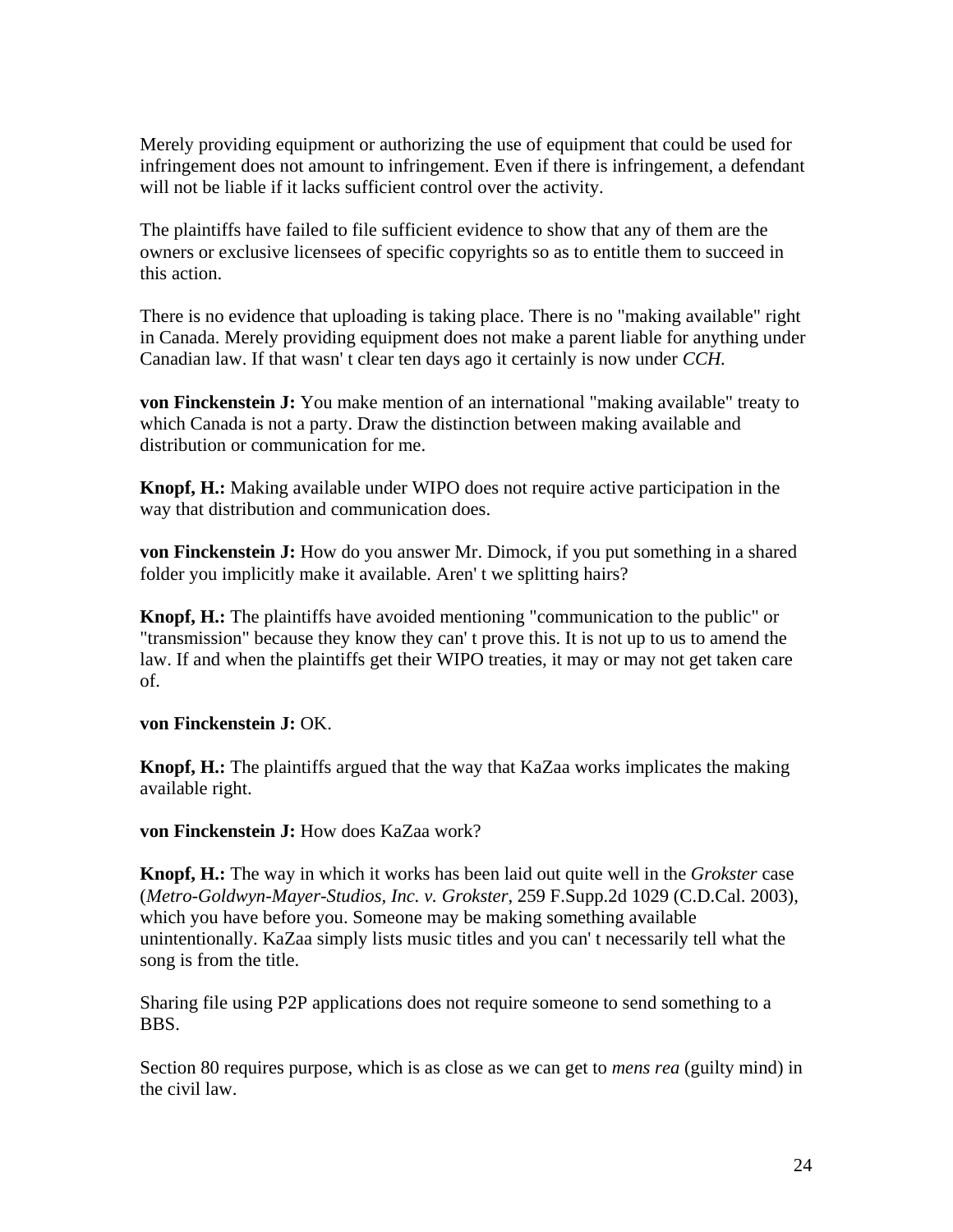The product must be the product of primary infringement, i.e. communication or reproduction (referred to Rothstein J.A.'s comments in *CCH* at the Fed. Ct. of Appeal).

He said there must be a sale and I would submit for there to be a sale there must be a recipient.

Finally, s. 27(2)(b) requires that the distribution must be *prejudicial* to the copyright owner. There is no evidence of this. The plaintiffs have not filed any evidence that filesharing affects prejudicially the owner of the copyright.

**von Finckenstein J:** I can' t take judicial notice?

**Knopf, H.:** You can take judicial notice of their claims as long as you also take notice of some of the other things I've mentioned. There are studies showing that this activity may increase business for the plaintiffs. I refer in particular to studies by Stan Leibowitz, but there are others.

**von Finckenstein J:** (taking notes) OK.

**Knopf, H.:** The authorization right has been clarified in *CCH*. An account holder should not be held liable simply because someone using their account is arguably using the computer unlawfully. We all had a good chuckle the other day at the example Mr. Scott gave of controlling teenage daughters.

**von Finckenstein J:** Surely we are here to talk about is the *prima facie* test. The account holder is *prima facie* responsible for his account. I don't have to deal with vicarious liability now, do I? Can we consider the account holder *prima facie* responsible for the activities taken by others using the account? Isn't the account holder like the owner of a car, liable for everything that happens with the car?

**Knopf, H.:** Car owners are liable for some things which happen with their cars, such as parking tickets, but that's because society has decided this. I recall finding an eight volume treatise from the 1930's on the law of the automobile in the Supreme Court of Canada library. Back then automobiles were new technology and the law was in a mess. We recognized that we can't have full scale trials over every parking ticket and so we considerably simplified the law of the automobile through statute and contract: we no longer need eight volume treatises. That's not the case here regarding internet accounts and copyright law. The account holder may be the last person that should be held liable. The plaintiffs are using this as a fishing expedition to discover the alleged culprit.

**von Finckenstein J:** OK, I hear you.

**Knopf, H.:** (referring to *CCH*) The SCC has found that someone who merely provides the equipment bears no responsibility unless they are in a position of control.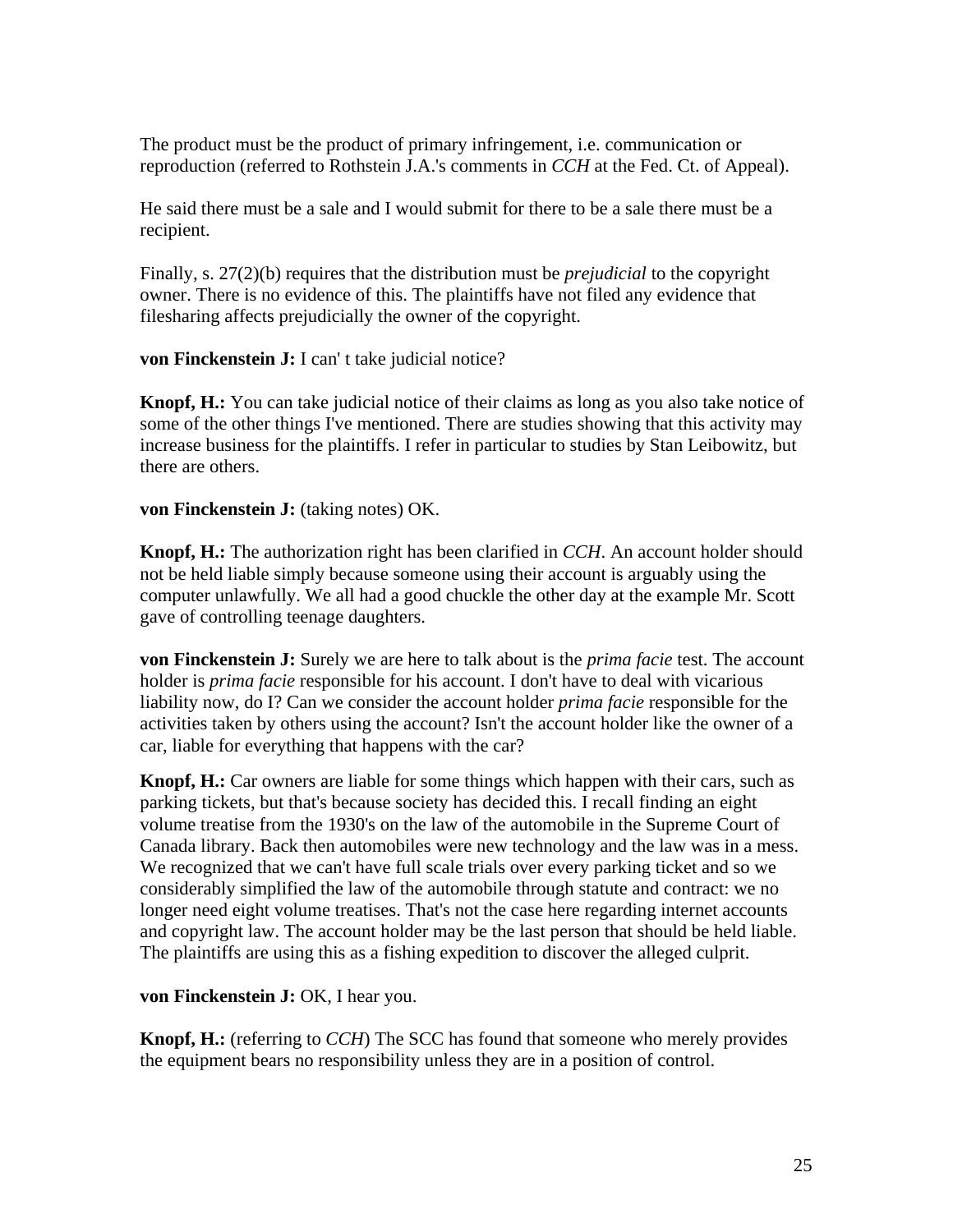Getting back more to the general comments. There is an old principle in copyright that technology challenges copyright. Copyright is a limited monopoly conferred by Parliament.

I am not without sympathy for the plaintiffs' conundrum but that sympathy does not extend to the point of the court inferring rights that don' t exist in statute.

The plaintiffs have not provided any evidence of how they got the IP addresses.

No evidence before the court that the plaintiffs own the copyrights. It's a weightless affidavit.

I would be willing to let you admit the Yonekura (CRIA anti-piracy officer) affidavit to get on with the motion so that we can discuss it on the merits and not a technicality.

**von Finckenstein J:** That is very gracious of you!

**Knopf, H.:** (turning to the order sought) Turning to *Okanagan*, very few people will be able to afford a proper defence. Consequently, there will be forced settlements on issues that should go to trial.

**von Finckenstein J:** You can' t have it both ways Mr. Knopf.

**Knopf, H.:** This is an alternative remedy.

Dismissing this motion would be less drastic than allowing it. Allowing it would change the motion would change the law in Canada forever. The plaintiffs have not adduced any evidence to justify this extraordinary relief.

Proffessor Geist was quoted on Friday as saying:

*"It's a critical case because it lies at the intersection of so many interesting online issues, both copyright and privacy and the right to anonymity and responsibility of intermediaries, namely the ISPs… all are issues that on their own are significant. This is almost the perfect storm where you bring together all of those issues into a single case."* 

I submit that the calm at the centre of this storm relates to the vacuum created by the lack of evidence and a cause of action.

**von Finckenstein J:** What about the issue of authorization? If someone has an accident with a car or if a car is stolen, the liability falls to the owner of the car.

**Knopf, H.:** The way these questions have been answered are with statutes.

**Plaintiffs' Reply to CIPPIC**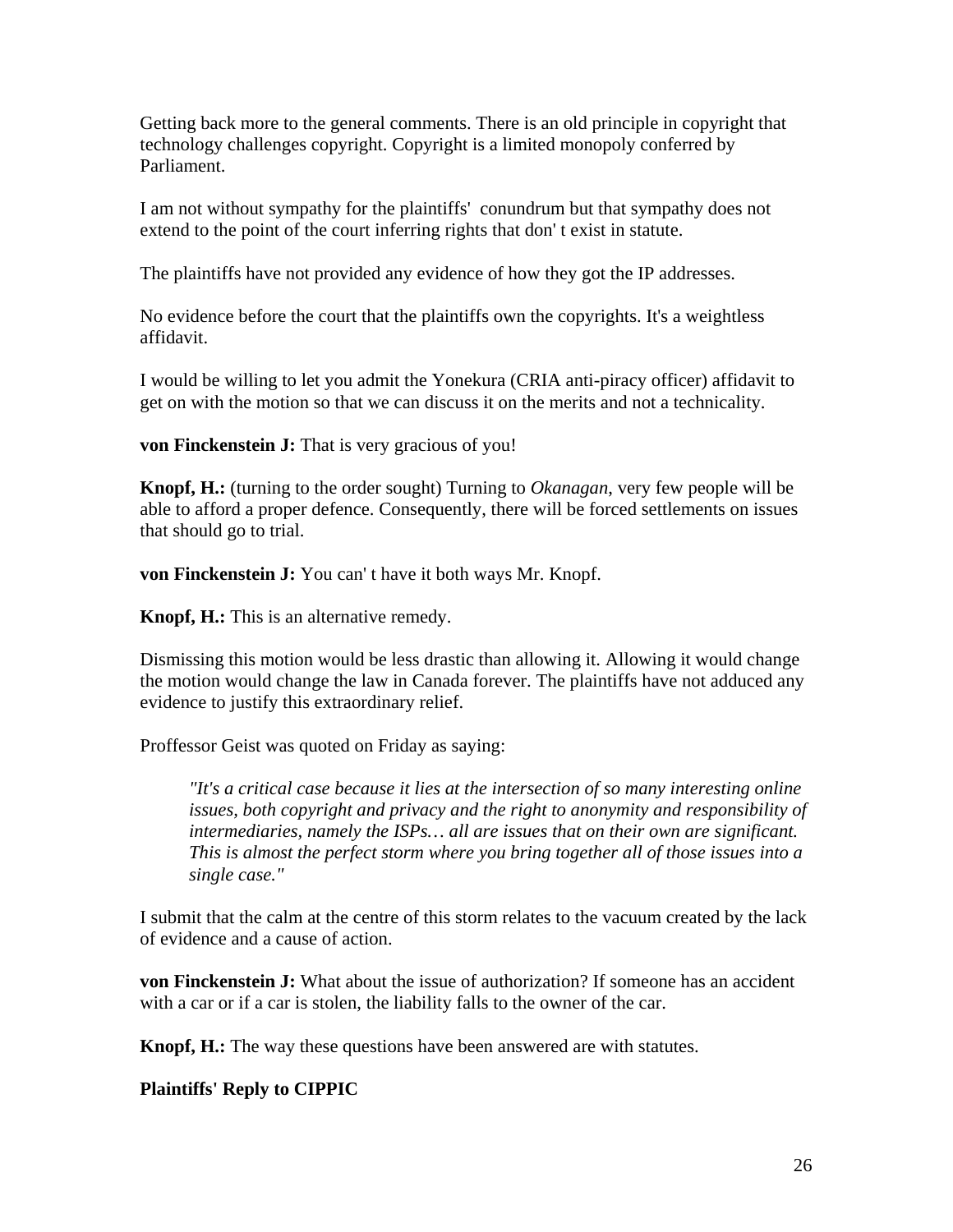**von Finckenstein J:** (speaking to Dimock, R.) It would help me if you addressed some of the issues raised by Mr. Knopf and others. First, link to IP address and pseudonym. Second, nobody actually listened to the songs and no evidence of "distribution" to anyone but Millin (Mediasentry). Third, deal with the working of KaZaa. Isn' t it passive?

**Dimock, R.:** (on reply) The argument put forth by Mr. Cameron rested his case principally on the Anton Piller test. No other test, not even the injunction test, requires a higher test than *prima facie* or arguable. If we look at Anton Pillers they are quite invasive, but what we are seeking here are names. The Anton Piller goes much further. It allows one party to enter another's premises, his suitcase. It is far more invasive than anything sought here to remove the anonymity of a copyright infringer.

My friend Mr. Cameron referred to the *Charter* and *Charter* values. *Charter* values cannot apply; we cannot have an over-judicialization of private relationship (referred to *R.* v. *Fegan*, (1993)13 O.R. (3d) 88 (C.A.).

In *Viacom Ha! Holding Co.* v. *Jane Doe*, (2000) 6 C.P.R. (4th) 36) the defendants attacked the Anton Piller order and the court replied that the *Charter* does not apply to private disputes:

In my view, based on the foregoing, it can be said that when a court order is granted to resolve a private litigation based on the common law, it cannot be a government action to which the *Charter* applies.

The court also found that an Anton Piller is not subject to search and seizure requirements.

The execution of an Anton Piller order, a process which is civil in nature, is not subject to the search and seizure requirement as set out by the Supreme Court of Canada in Southam, the 'prior authorization based on the existence of reasonable and probable grounds'.

If we seek more invasive remedies we have to come back to this court, right now all we want are identities.

In *Plant*, the decision of McLaughlin J. were additional reasons to those given by the majority, quoting:

In addition to the fact that the manner and place of the search are indicative of a minimally intrusive search, the seriousness of the offence militates in favour of the conclusion that the requirements of law enforcement outweigh the privacy interest claimed by the appellant.

PIPEDA recognized both privacy rights and exceptions, including compliance with a court order or even less, the rules for production of documents in a court.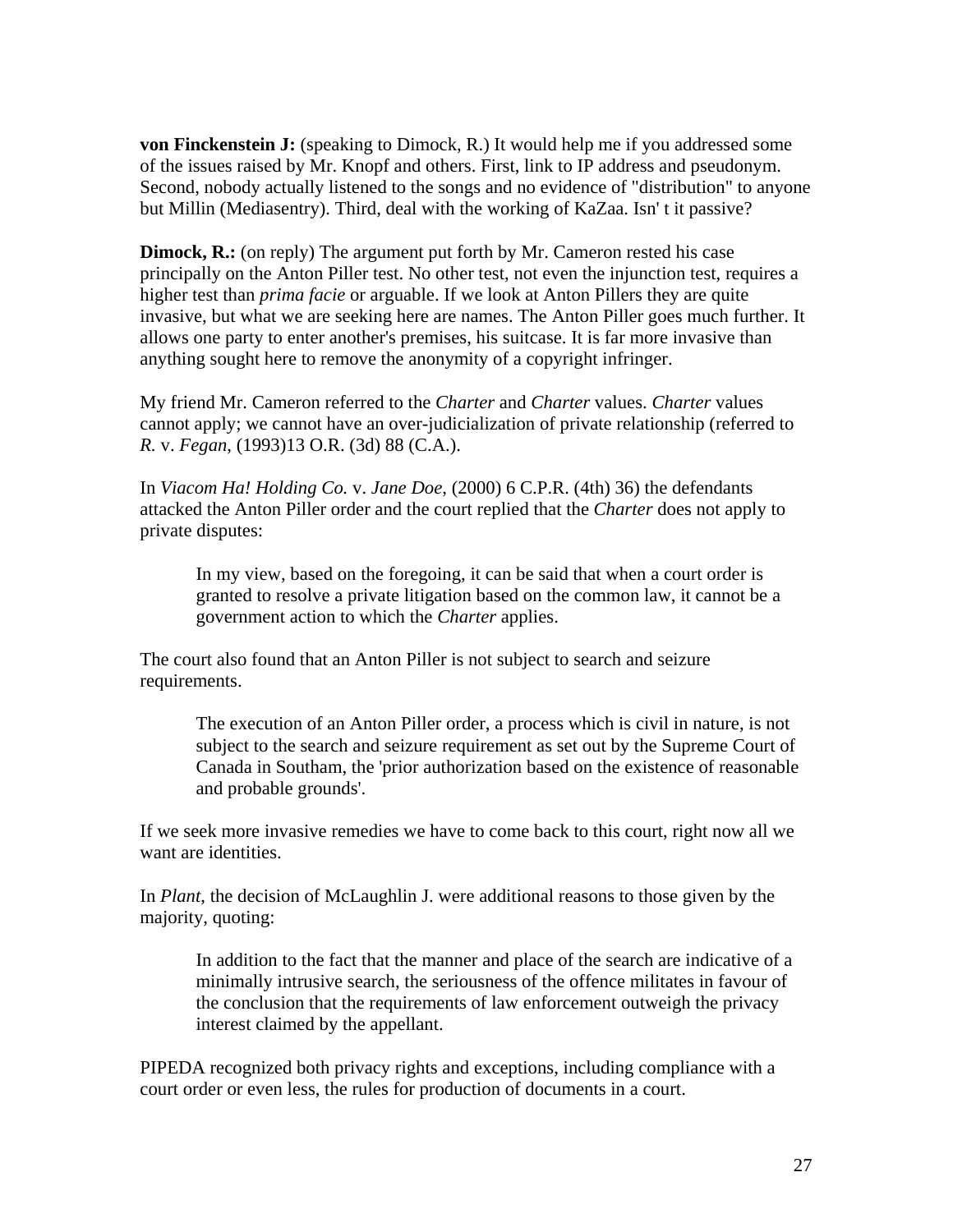The right to remain anonymous was again mentioned by Mr. Cameron and I wonder how this is put in proper perspective when one looks at CIPPIC's own memo at para. 21. "The right to privacy is not absolute. For example, a person does not have the right to anonymously defame, infringe or extort."

There was also reference by Mr. Cameron to the *Irwin Toy* case and I want to address some of the arguments he made in paragraph 10 of that case. Particularly the fact that nobody appeared on behalf of the unnamed defendant or the ISP respondent, as we have here. In such cases, the court will be more cautious because the lawyers are not there to argue it.

Just as Stone J.A. said in *Glaxo*, we only need a *bona fide* case.

I also submit that it would be incorrect to state that the tort of defamation is any more defined than the tort of copyright infringement. The latter has a long history.

Mr. Cameron concluded his remarks by looking at para. 37 of CIPPIC' s memo. I will address those briefly.

- 1) We do not need a strong prima facie, only a prima facie
- 2) Information and belief should satisfy in lieu of personal knowledge
- 3) No alternative ways have been put forward by anyone (Finckenstein : Surely it is up to you?)
- 4) What is the harm? (to stop the plaintiff now would be to make a determination on the merits)
- 5) This order would respect PIPEDA and Charter rights and values.
- 6) No harm will only be damages for copyright infringement.
- 7) No, this is not a final determination.
- 8) Yes.
- 9) Never has this court required undertaking with regards to the production of documents, only with regard to injunctions (Finckenstein : such as Anton Pillers). Right.

Turning now the submissions made by Mr. Knopf (he mistakenly referred to Knopf as having cited *Dagenais*)

Link between the IP address and the customer account (pseudonym). The ISPs can help us with the IP address at that particular time and the customer account.

**von Finckenstein J:** The question is how is the KaZaa pseudonym related to the IP address given to the ISPs?

**Dimock, R.:** There is something in the system MediaSentry uses that does this. There is nothing on the record explaining how this is done. Nor did anyone cross-examine Mr. Millen on this question.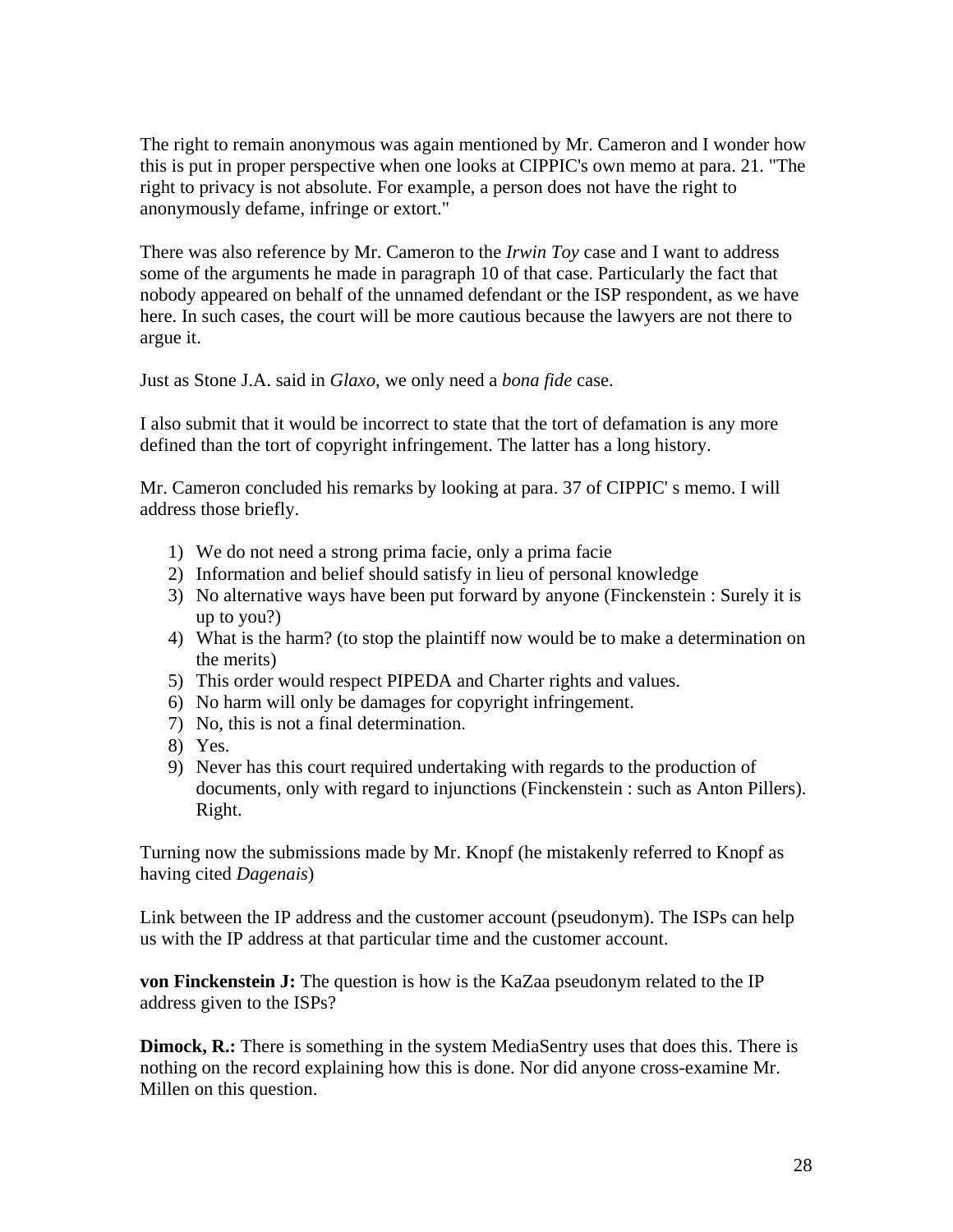**Knopf, H.:** (objecting) With respect, it is not our job to rehabilitate the plaintiffs' witness.

**von Finckenstein J:** Can you take me to this or perhaps the ISPs representative can take me to this?

**DiPucchio, Rocco:** I' m at a disadvantage as I don' t have all my materials.

**Knopf, H.:** I believe I have the reference.

**DiPucchio, R.:** For the record we did object to that line of questioning.

**Knopf, H.:** See paragraph C in Tab C of CIPPIC's motion record (referring to the crossexamination of Gary Millin).

**Dimock, R.:** Your third question dealt with the sharing of files in a folder and whether that constituted authorization.

The reproduction of any of the thousands of songs into the shared directory meant that Geekboy was, in effect, not making it for his private use, but for the use of others. Section 80 does not apply in those circumstances. He is also authorizing others to infringe. Section 3(1) and s. 27(1) provide that 'authorization' is a "separate protected use under the Act".

Let me clarify the *CCH* case (**Ed.:** Dimock then referred to the *Tariff 22* case (as dealt with by the Copyright Board) and not *CCH* that by making something available you are authorizing it. CCH ].

In short answer to Mr. Knopf, this does constitute authorization.

**von Finckenstein J:** Your key argument is para. 116 of your memo; that is your distinction between CCH and this case.

"In determining the question of authorization, there is a distinction between the provision of equipment that may or not be used for infringement (no authorization), and the copying of files into a system that is aimed at having others receive copies (authorization)."

### **Dimock, R.:** Yes.

**von Finckenstein J:** You don't have to take as long as Mr. Knopf did to make your point (laughter).

**Dimock, R.:** I will take your advice to Mr. Stratton and quit while I' m ahead, but I have one last point. Referring to para. 38-39 of the *Okanagan* decision cited by CIPPIC in